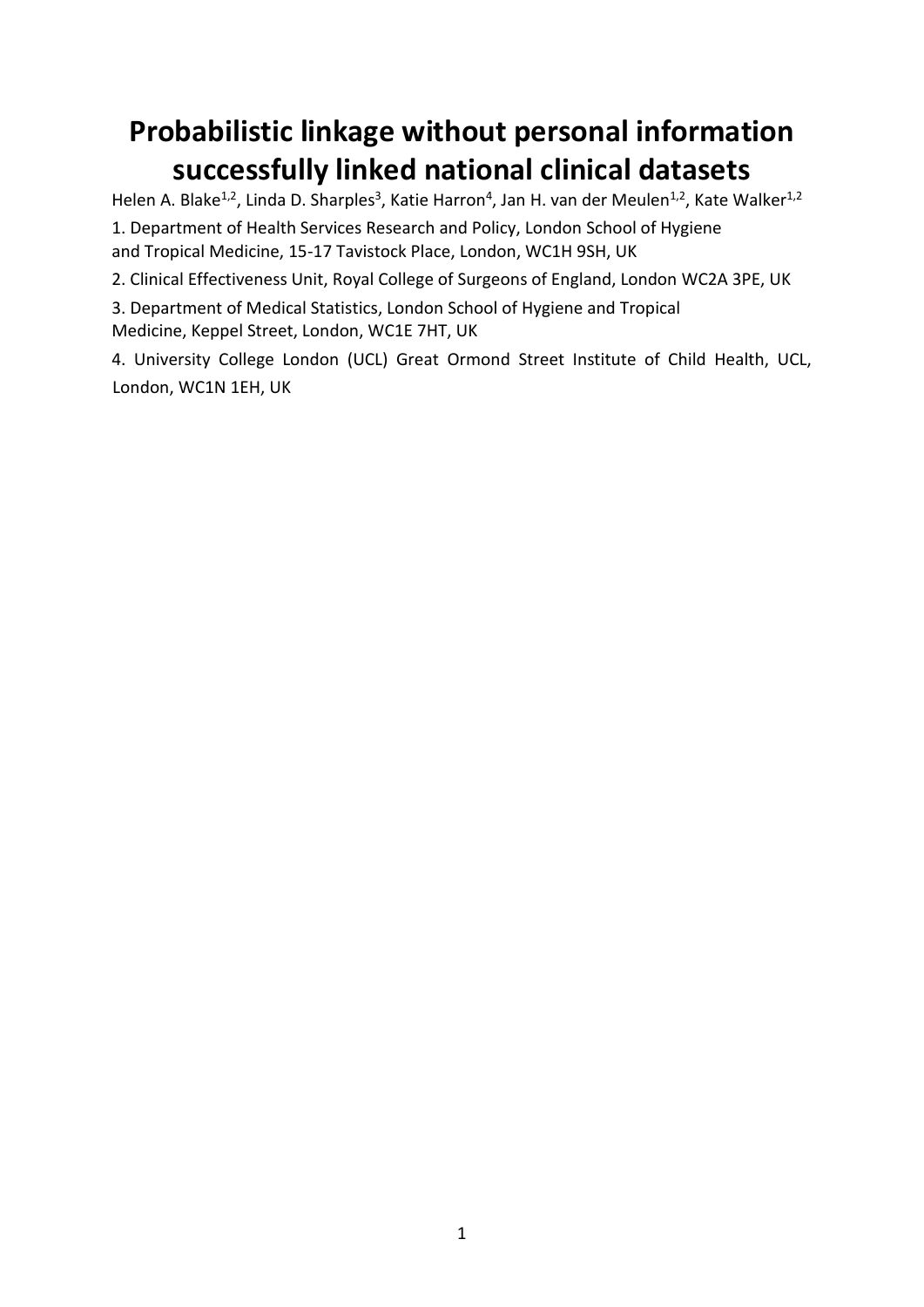#### **Abstract**

**Background:** Probabilistic linkage can link patients from different clinical databases without the need for personal information. If accurate linkage can be achieved, it would accelerate the use of linked datasets to address important clinical and public health questions.

**Objective:** We developed a step-by-step process for probabilistic linkage of national clinical and administrative datasets without personal information, and validated it against deterministic linkage using patient identifiers.

**Study Design and Setting:** We used electronic health records from the National Bowel Cancer Audit (NBOCA) and Hospital Episode Statistics (HES) databases for 10,566 bowel cancer patients undergoing emergency surgery in the English National Health Service.

**Results:** Probabilistic linkage linked 81.4% of NBOCA records to HES, versus 82.8% using deterministic linkage. No systematic differences were seen between patients that were and were not linked, and regression models for mortality and length of hospital stay according to patient and tumour characteristics were not sensitive to the linkage approach.

**Conclusion:** Probabilistic linkage was successful in linking national clinical and administrative datasets for patients undergoing a major surgical procedure. It allows analysts outside highly secure data environments to undertake linkage while minimising costs and delays, protecting data security, and maintaining linkage quality.

#### **Key words:**

2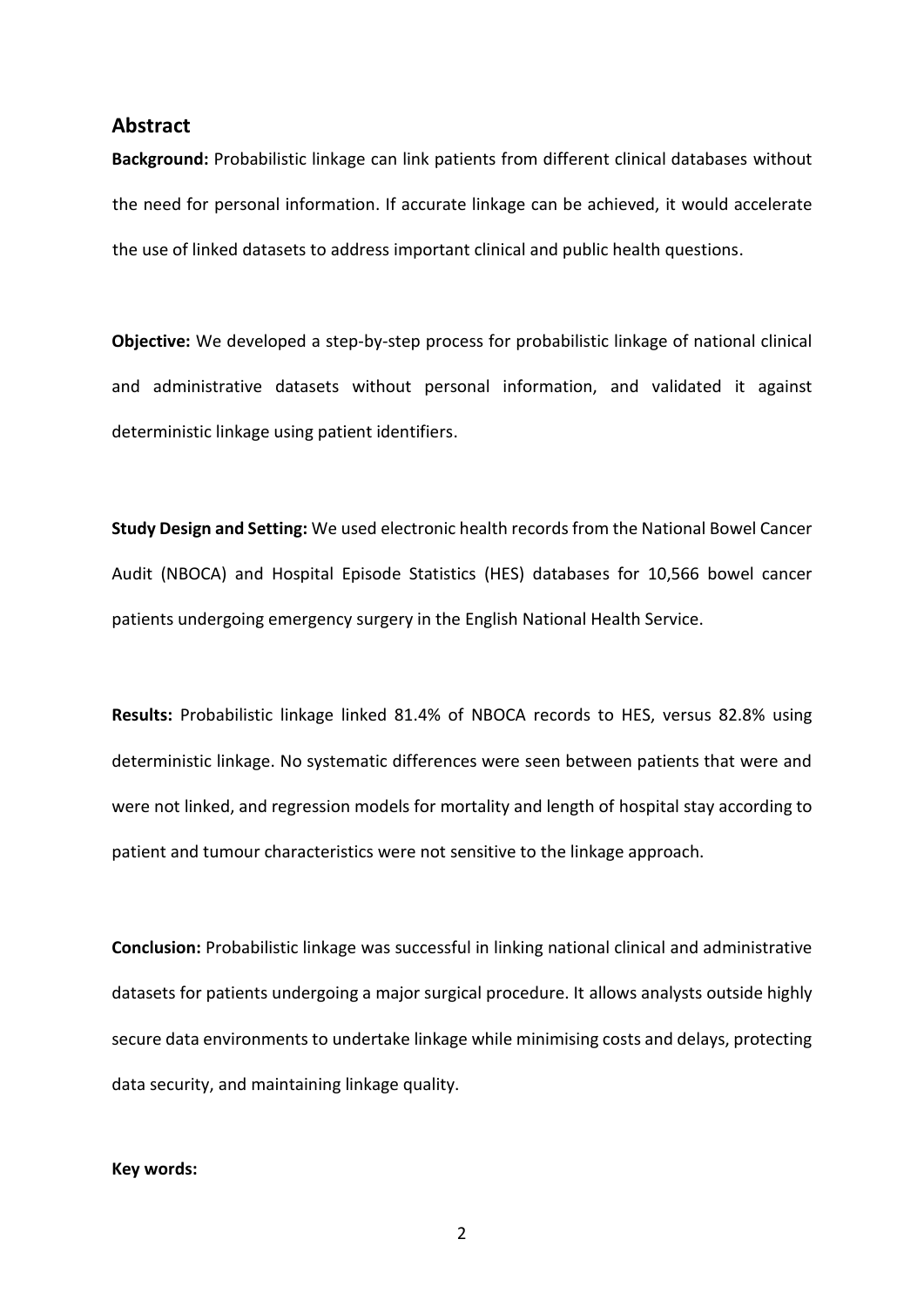electronic health records national clinical datasets patient identifiers personal information probabilistic linkage record linkage

**Running title:** Linkage of national clinical datasets without patient identifiers using probabilistic methods

**Word count:** 2998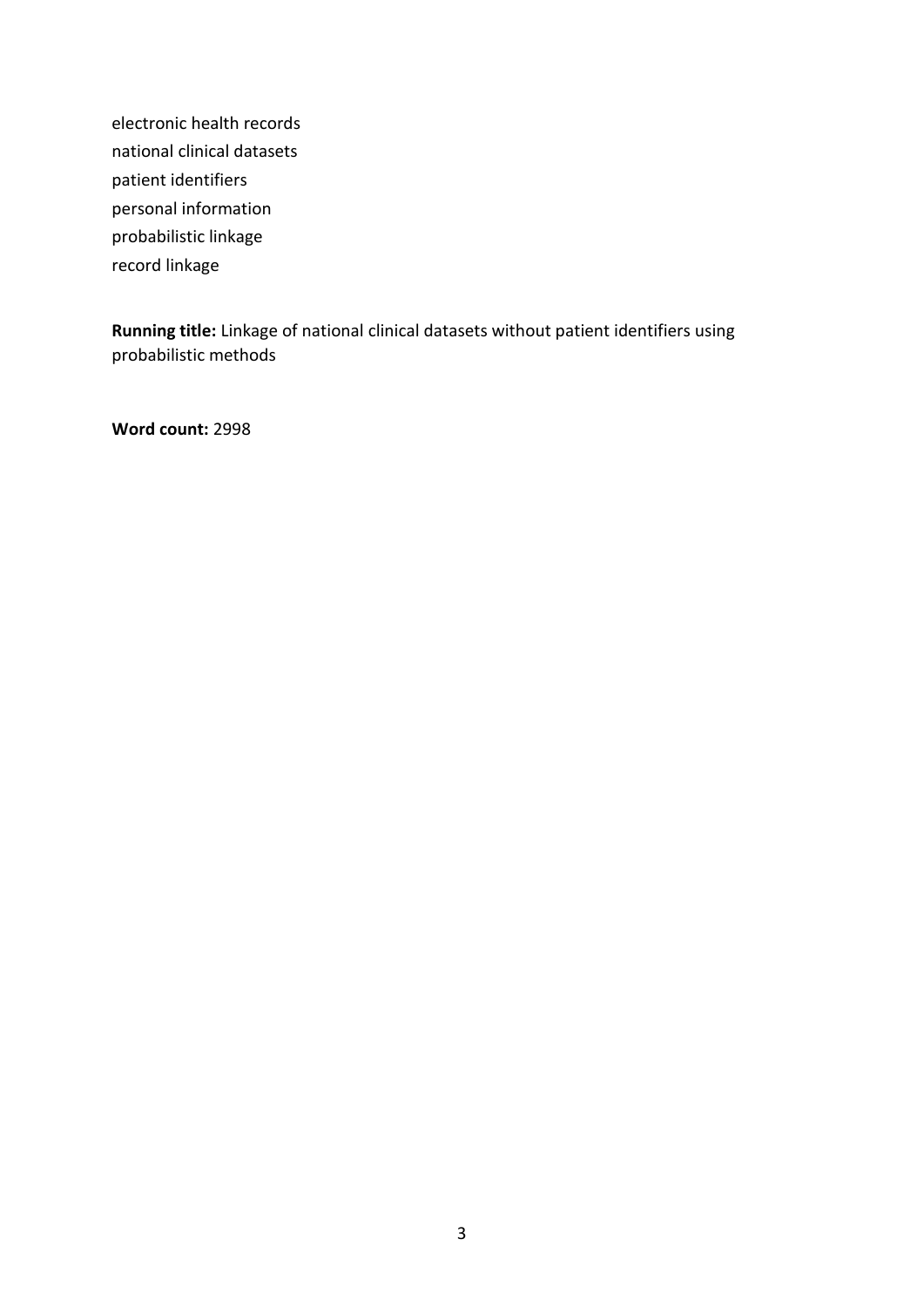### **What is new?**

### **Key findings:**

Probabilistic linkage without the need for patient identifiers can be used as an alternative to deterministic linkage using patient identifiers, or as a method for enhancing deterministic linkage.

### **What does this add to what is known?**

We developed and validated a step-by-step process for accurately linking national clinical datasets without the need for patient identifiers, providing guidance on selecting variables for linkage, estimating match weights, and choosing the probabilistic linkage threshold.

### **What is the implication and what should change now?**

The use of probabilistic linkage without patient identifiers can increase capacity for linkage of clinical datasets and minimise costs and delays, while maintaining linkage quality and protecting data security.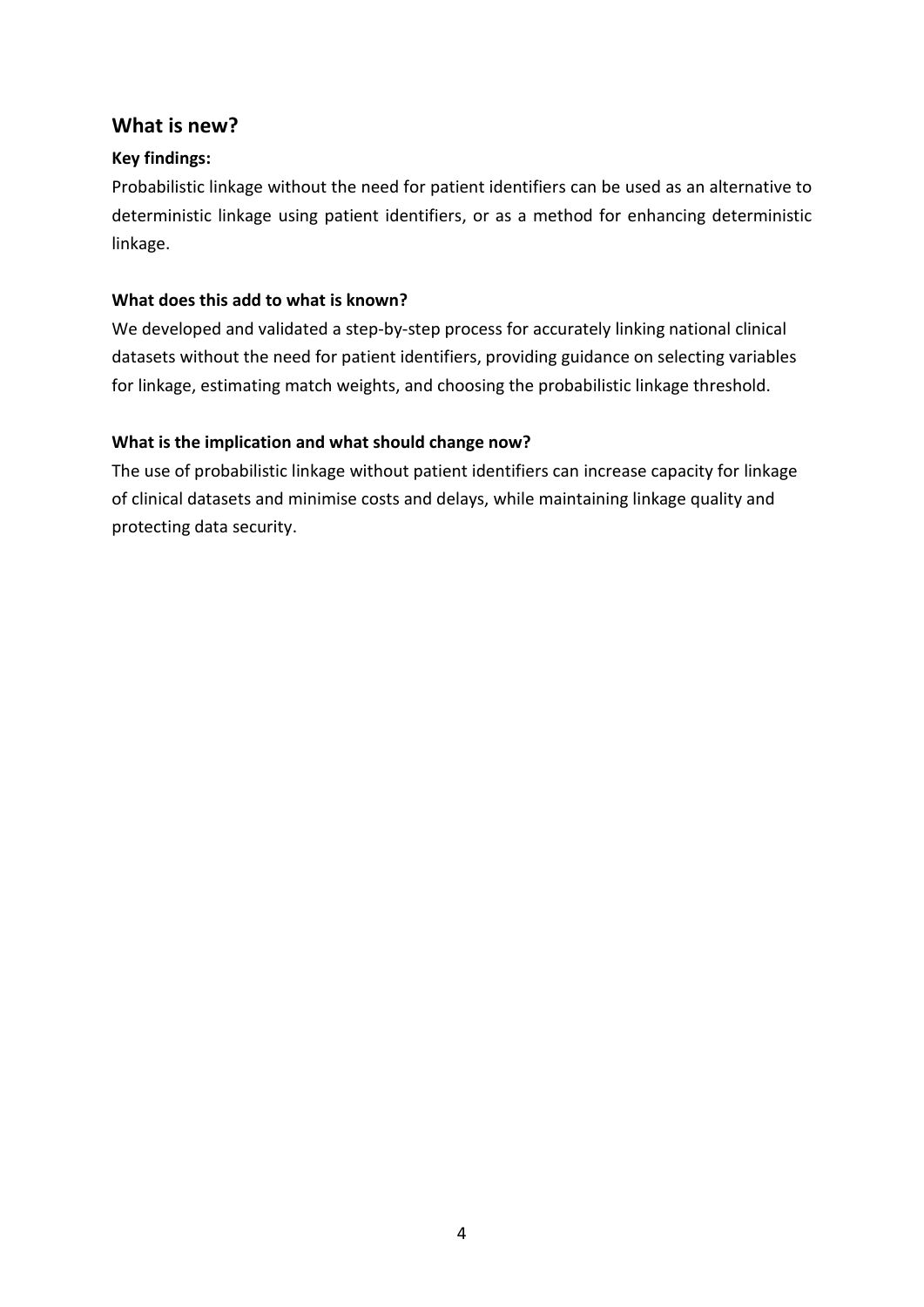# **1 Introduction**

Linkage of electronic health records from different sources is increasingly used to address important clinical and public health questions [1, 2]. However, linking datasets requires access to unique patient identifiers and/or personal information [3]. Alternative methods that do not require such information could provide linkage whilst preserving data security [4, 5]. There is limited evidence how well these methods perform.

The two main linkage methods are deterministic, with rules to decide whether records in two datasets belong to the same individual, and probabilistic, where record pairs are given scores representing likelihoods of belonging to the same individual given strength of agreement of variables.

Deterministic linkage often uses exact agreement on unique patient identifiers, such as the NHS number in the UK's National Health Service (NHS), and personal information, such as date of birth, residential address, and postcode [6, 7]. Since different patients rarely have identical sets of these *direct* patient identifiers, such methods have high specificity. If patient identifiers are missing or misclassified, deterministic linkage has reduced sensitivity (lower probability of correctly linking records belonging to the same individual) [8].

Probabilistic linkage typically has more flexibility, enabling improved linkage when patient identifiers are missing or misclassified. It therefore tends to higher sensitivity, but lower specificity (higher probability of linking records not belonging to the same individual) than deterministic linkage [6, 9, 10, 11]. Furthermore, probabilistic linkage easily utilise a wider set of identifying variables, such as area of residence, age, treating hospital, and dates of admission/procedures/discharge [10]. These *proxy* and *indirect* identifiers can discriminate between records from different patients when used in combination, even if direct identifiers are unavailable [5]. Technically, it is possible to incorporate these variables (and similarity/distance in such variables between datasets) into a deterministic linkage strategy; however, this results in many possible deterministic rules requiring linkage decisions.

Linkage without patient identifiers has potential benefits. First, anonymised/pseudonymised datasets could be linked by a wider group of analysts, not just those working in highly secure data environments. This reduces the need to transfer patient identifiers to trusted third parties, thus minimising delays, costs, and risk of disclosure of sensitive information. Second, it would improve analysts' understanding of linkage issues [3]. Third, it allows linkage of healthcare data even if patient identifiers are unavailable [4].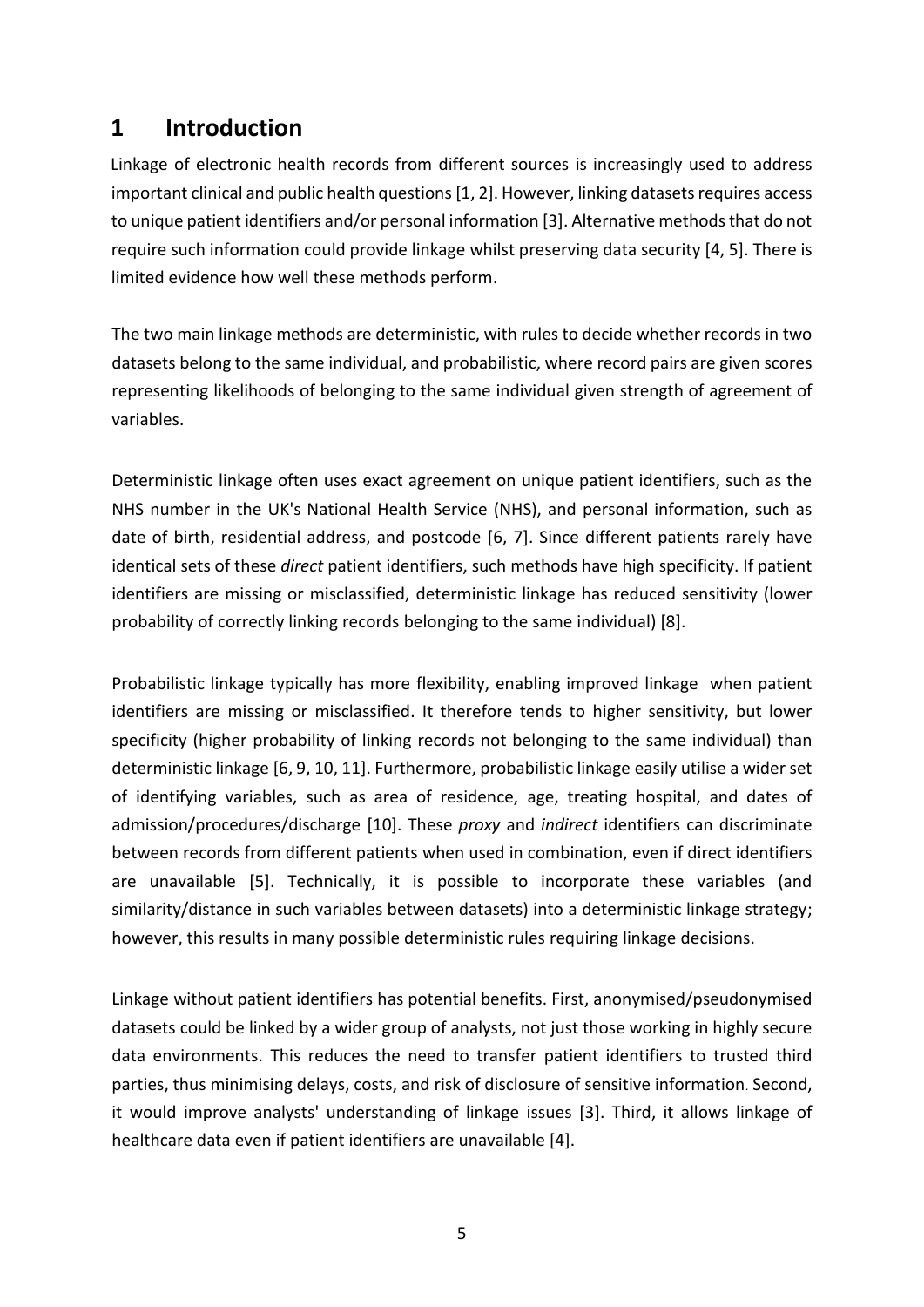We developed a step-by-step process for probabilistic linkage using indirect identifiers, clarifying methodological choices regarding selection of linkage variables, and estimating match weights. We illustrate our approach using clinical and administrative databases of bowel cancer patients undergoing emergency surgery in the NHS, validating against deterministic linkage using patient identifiers, executed by a third party.

# **2 Methods**

# **2.1 Data sources and definitions**

### **2.1.1 National Bowel Cancer Audit**

National Bowel Cancer Audit (NBOCA) uses routinely collected patient characteristics, tumour pathology, processes of care and health outcomes for patients diagnosed with bowel cancer in NHS hospitals in England and Wales [12]. Our dataset includes adults (≥18 years), newly diagnosed in England with bowel cancer between 30 November 2013 and 31 March 2017. Of 75,762 identified patients, 10,566 underwent urgent or emergency surgery (major bowel resection or stoma formation) (Appendix Figure A1). All were expected to have corresponding Hospital Episode Statistics (HES) records.

### **2.1.2 Hospital Episode Statistics**

HES records all English NHS hospital admissions for administrative/reimbursement purposes [13, 14]. Data includes dates and types of admission/procedure/discharge, patient characteristics, diagnoses, and Office of National Statistics mortality data [15].

We selected patients in HES to match NBOCA inclusion criteria as closely as possible. Surgical urgency was not recorded in HES, so all surgery patients were retained. We identified 1,434,135 records for 103,094 patients with a hospital admission for bowel cancer between 30 November 2013 and 31 March 2017, and no record of a bowel cancer diagnosis admission in the preceding five years. We defined primary procedure as the earliest major bowel resection or stoma formation within this period and not earlier than 30 days before date of diagnosis. The admission record containing the primary procedure was used to capture patient, tumour, and surgical procedure information from available records. The final cohort used for linkage consisted of 69,759 patients (Appendix Figure A2).

### **2.1.3 Data item definitions**

The following data were obtained from both NBOCA and HES databases: age at diagnosis (in years), sex, Lower Super Output Area (LSOA; defined below), emergency admission, date of surgery, surgical procedure, responsible surgeon, hospital trust, Cancer Alliance, surgical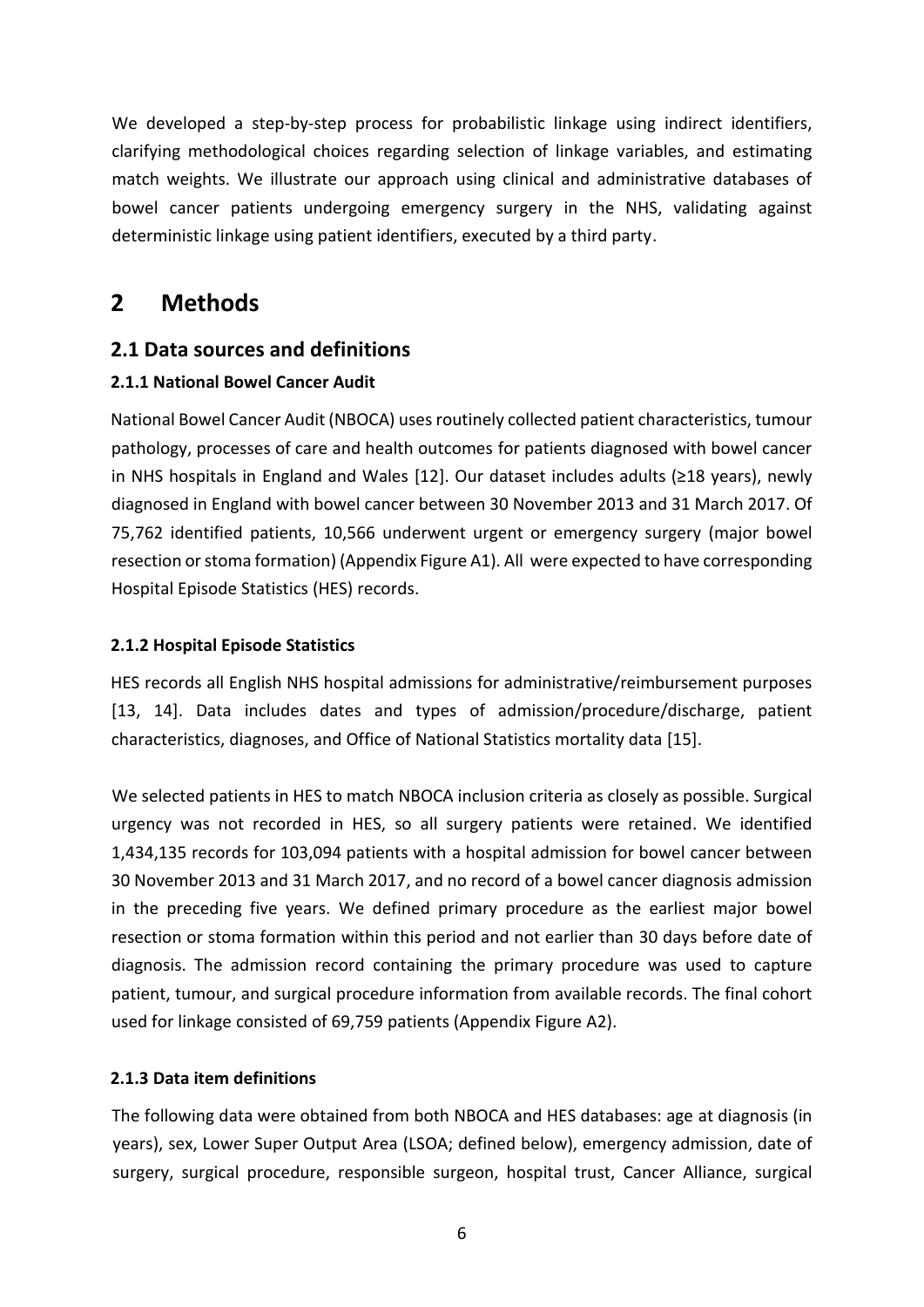approach, cancer site, and distant metastases. [American Society of Anesthesiologists](https://www.bing.com/search?q=American+Society+of+Anesthesiologists&filters=sid%3ae0dd3717-f37a-6490-0f43-dd909961a737&form=ENTLNK) (ASA) grade, performance status and cancer stage were obtained from NBOCA. Outcomes (90-day mortality, two-year mortality, length of stay) and number of comorbidities were obtained from HES.

LSOA represent small geographical areas in England and Wales, defined by postcode (average 672 households per LSOA) [16]. NHS hospital trusts (groups of hospitals) coordinate cancer care provision within 20 defined geographical areas called Cancer Alliances [17]. ASA grade categorises a patient's physical status from one (healthy) to five (moribund) [18]. Performance status categorises functional ability from zero (normal activity) to four (no selfcare) [19].

In both datasets, diagnostic information used ICD-10 codes [20], categorised by cancer site, and surgical procedure used OPCS-4 codes [21] (see Appendix Table A1). Surgical approach (open or laparoscopic) was recorded in NBOCA and derived from OPCS-4 codes in HES (Appendix Table A1). Age at diagnosis was recorded in NBOCA and derived in HES from earliest admission with a bowel cancer diagnosis. Emergency admission was derived in each from method of admission. Cancer stage in four categories and distant metastases were derived from final pathology TNM staging in NBOCA [22]. Number of comorbidities was defined using ICD-10 codes in HES, according to the Royal College of Surgeons of England Charlson Score [23].

### **2.1.4 Classification of variables**

Linkage variables were categorised as patient identifiers, proxy identifiers, or indirect identifiers.

*Patient identifiers* are variables containing information that is explicitly collected so individuals can be identified. Deterministic linkage used NHS number, date of birth, and postcode.

*Proxy identifiers* are variables derived from but less precise than patient identifiers. We considered age at diagnosis for date of birth and LSOA for postcode.

*Indirect identifiers* are variables, not derived from patient identifiers, that can discriminate between patients for the purpose of record linkage. We considered sex, date of surgery, surgical procedure, responsible surgeon, hospital trust, surgical approach, cancer site, distant metastases, and emergency admission.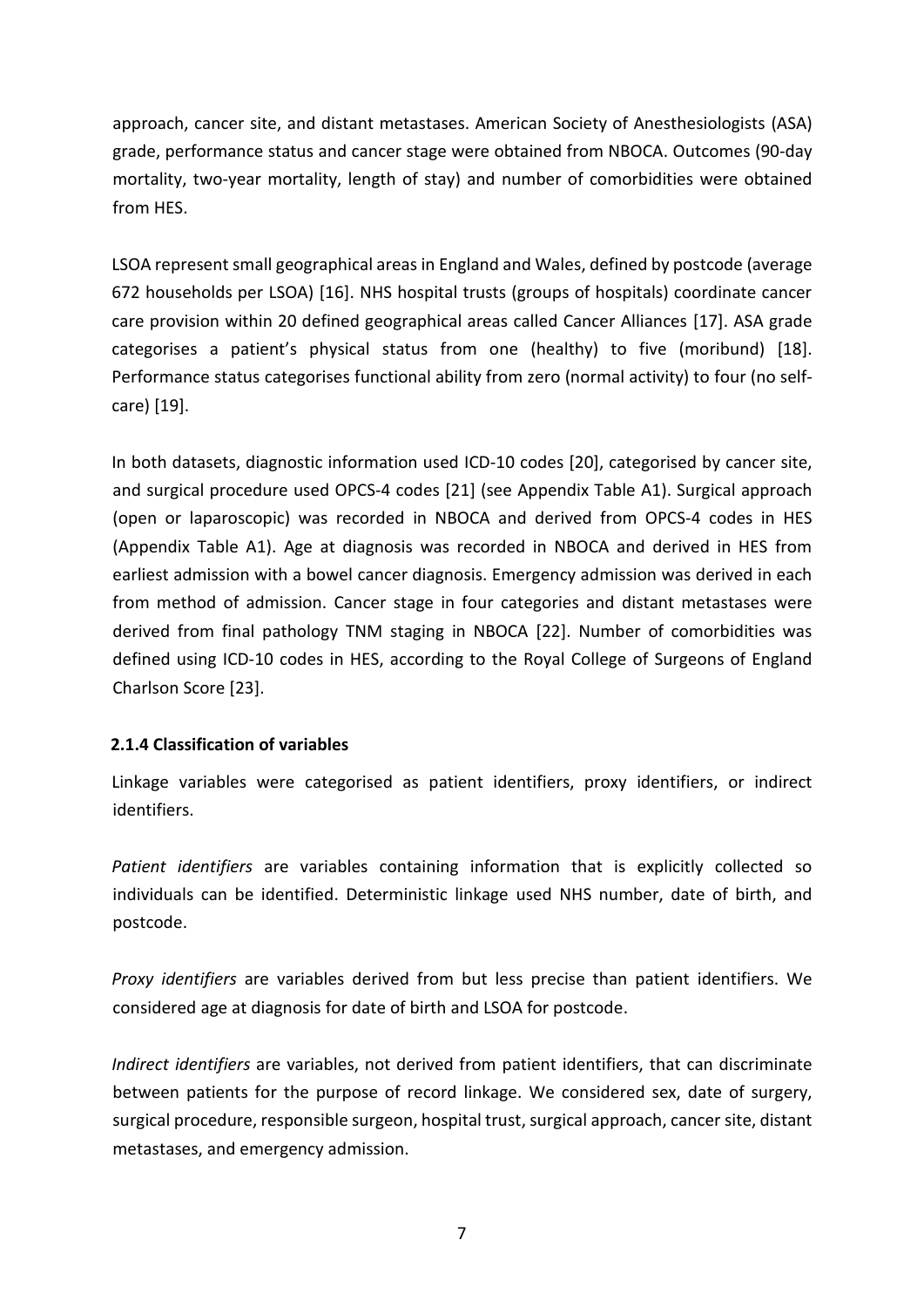### **2.2 Deterministic linkage using patient identifiers**

NHS Digital conducted deterministic linkage using NHS number, sex, date of birth, and postcode. A sequence of eight deterministic rules were applied (Appendix Figure A3). The stage at which records are linked, *match rank*, ranges from 1 (records agree on all four patient identifiers) to 8 (records agree on NHS number only).

### **2.3 Probabilistic linkage methods**

Mimicking the situation where investigators have no patient identifiers, probabilistic linkage used indirect and proxy identifiers, taking NBOCA as the master dataset, and linking to HES.

Probabilistic linkage uses two key quantities, *m-probability* (measure of data quality), and *uprobability* (measure of chance agreement); definitions in Appendix B. Using subscripts *1* for NBOCA and *2* for HES, m-probability is the probability that a pair of records agree for linkage variable x, given records belong to the same individual,  $prob(x_1 = x_2|I_1 = I_2)$  [24]. The uprobability is the probability that a pair of records agree for  $x$ , given records belong to different individuals,  $prob(x_1 = x_2 | I_1 \neq I_2)$  [24]. The *match weight* is the ratio of these quantities and reflects how well each variable discriminates between individuals [25].

For record pairs agreeing on an identifier, the m/u ratio,

 $prob(x_1 = x_2 | I_1 = I_2)/prob(x_1 = x_2 | I_1 \neq I_2),$ 

provides an *agreement contribution* to the match weight.

For record pairs disagreeing, the m/u ratio,

$$
prob(x_1 \neq x_2 | I_1 = I_2) / prob(x_1 \neq x_2 | I_1 \neq I_2),
$$

provides a *disagreement contribution* to the match weight.

In practice, to simplify computations, we use the log(base2)-transformation of these ratios, with the benefit that one unit increase in logged weight corresponds to doubling the ratio [25].

Most probabilistic linkage approaches assume linkage variables are independent, conditional on match status of an individual [11, 24]. Hence transformed match weights can be summed over all linkage variables to obtain *overall match weight*.

#### **2.3.1 Calculation of overall match weights for each proxy and indirect identifier**

For linkage, we selected candidate identifiers, based on ability to discriminate between matches and non-matches, and completeness of records. First, for each identifier,  $x$ , we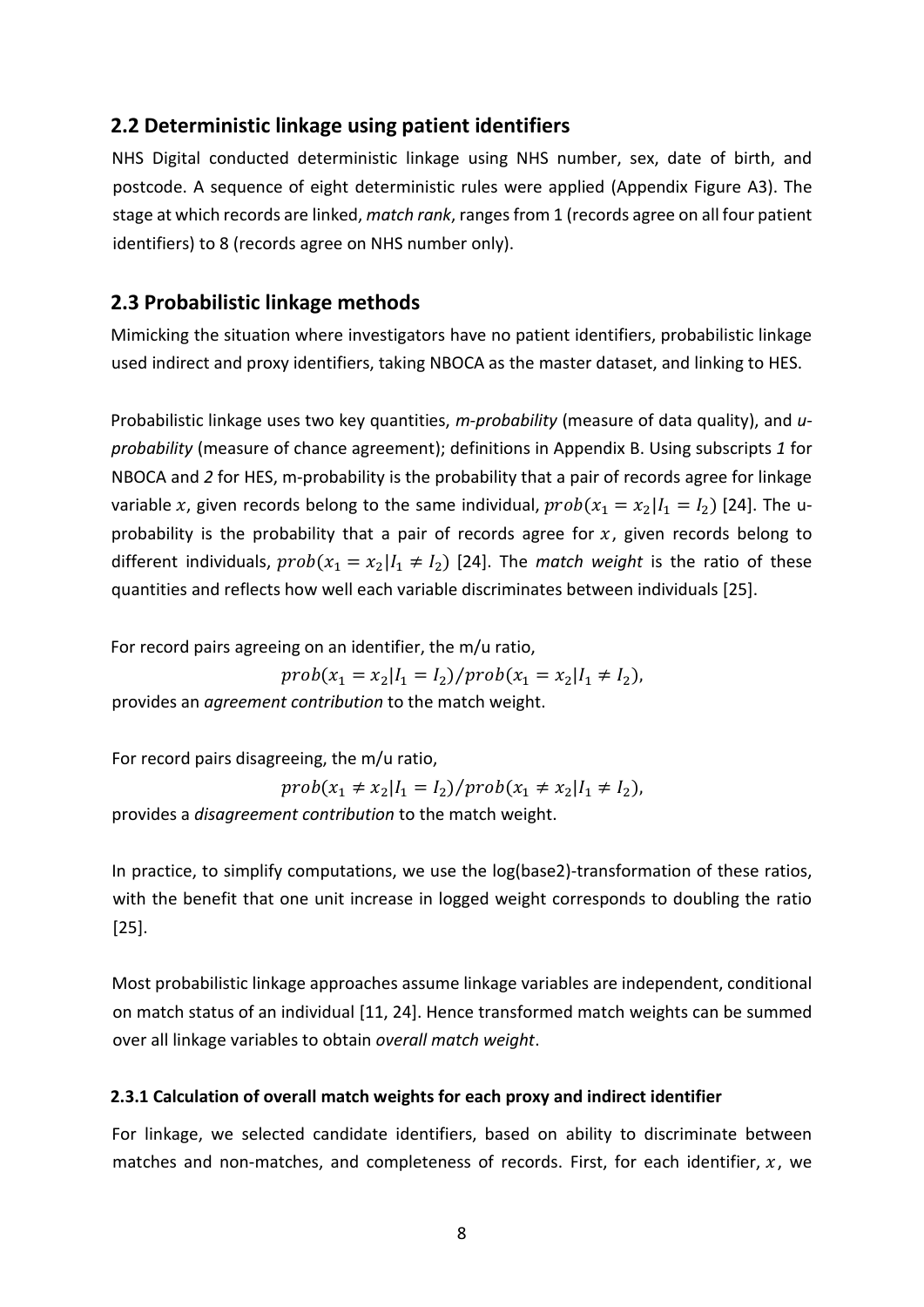selected record pairs that agreed on all other proxy/indirect identifiers and estimated overall m-probability as the proportion of these record pairs that agreed exactly on  $x$ . For overall uprobability, if x had  $K \le 10$  possible categories, we calculated proportions in each category in NBOCA and HES and summed the products of these proportions across all possible values:

$$
\sum_{k=1}^{K} prob(x_1 = k) \times prob(x_2 = k).
$$

For identifiers with  $K > 10$  categories, we estimated overall u-probability using the reciprocal of number of distinct values,  $1/K$ .

Overall agreement/disagreement contributions were estimated using these overall m/uprobabilities. Selection of which proxy/indirect identifiers to use for linkage was based on the difference between overall agreement and disagreement contributions, amongst variables that were missing for <5% individuals.

### **2.3.2 Linking individuals using match weights**

The match weights in the linkage algorithm were calculated as above, except for age, date of surgery, sex, and surgical procedure. For age and date of surgery, we estimated m/uprobabilities for exact agreement and three levels of disagreement, to allow for varying differences in dates (Appendix C). For sex and surgical procedure, as individuals were not distributed evenly across categories, we estimated m/u-probabilities for each category (Appendix C). Match weight contribution was set to zero for missing values.

In practice, comparing each NBOCA-HES record pair involved estimating over 737 million (10,566×69,759) potential links. We used three sequential blocking steps to reduce computational burden. First, records with exact agreement on Cancer Alliance underwent linkage, then unlinked NBOCA records with age difference ≤10 years, and finally, remaining unlinked NBOCA records with date of surgery within 180 days.

In each blocking step, match weights were calculated for all possible record pairs and summarised by histogram, resulting in two overlapping distributions, one for true matches and one for non-matches. A threshold was chosen as the point where the distributions intersected.

### **2.4 Validation**

Taking deterministic linkage as gold-standard, we calculated sensitivity and specificity of probabilistic linkage based on proxy/indirect identifiers and plotted a Receiver Operating Characteristic (ROC) curve across alternative thresholds of match weights. Where records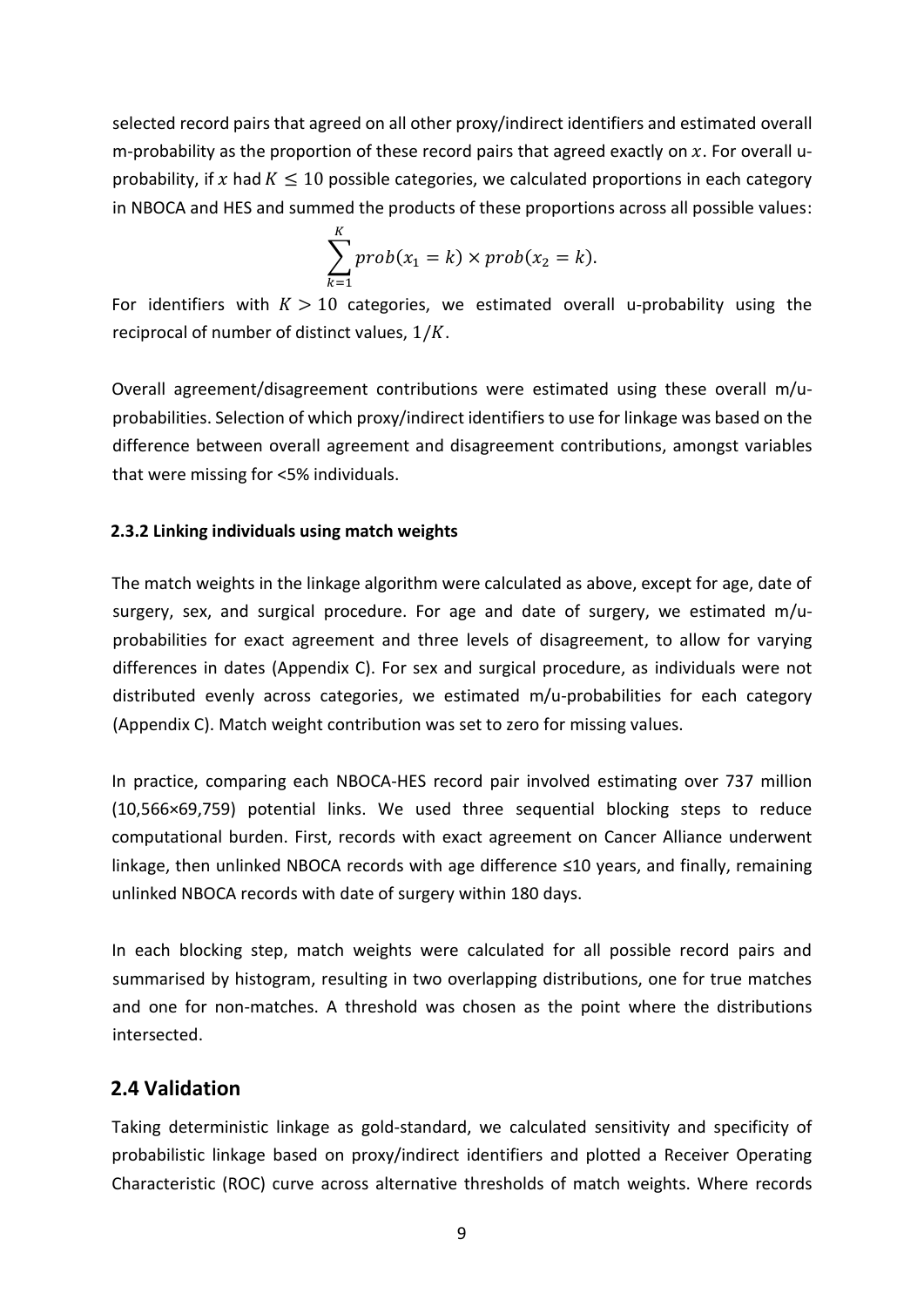were linked by only one method, agreement on individual linkage variables were examined to assess likelihood of *false links*(non-matches that are linked) and *missed links*(true matches that are not linked).

To explore potential sources of bias arising from linkage error, we compared characteristics for deterministically linked record pairs according to whether they were probabilistically linked.

To assess sensitivity of statistical analyses to linkage method we fitted regression models to: 90-day mortality (logistic), survival from surgery up to two years (Cox proportional hazards), and length of stay (LOS; linear). Independent variables included in all models were: age at diagnosis, comorbidities, ASA grade, cancer site, emergency admission, cancer stage, and surgical approach.

# **3 Results**

# **3.1 Probabilistic linkage**

Table 1 shows overall m/u-probabilities for candidate linkage variables. Patient and administrative variables (LSOA, dates, treatment providers, age, and sex), tended to discriminate better than clinical variables (cancer site/stage). Figure 1 plots overall mprobability against one minus overall u-probability for linkage variables considered. For linkage, we included variables with difference in log-transformed overall contributions for agreement/disagreement of around 5 or more: LSOA, hospital trust, date of surgery, responsible surgeon, age, sex, and surgical procedure. Calculated m-probabilities, uprobabilities, and match weight contributions by linkage variable are in Appendix C.

After reviewing a histogram of match weights (Figure 2), a threshold of 25 was chosen, resulting in 81.4% (8,603/10,566) of eligible NBOCA records linked to HES using probabilistic linkage (Figure 3). This compares to 82.8% (8,748/10,566) of eligible NBOCA records linking deterministically, with >99% of these agreeing on NHS number, sex, and date of birth (Appendix Table D1).

Table 1: Measures of discrimination and proportion of missing values for candidate linkage variables

| Candidate | Number      | % missing data in |              | Overall        | Overall       | Log-transformed overall | Difference in log- |             |
|-----------|-------------|-------------------|--------------|----------------|---------------|-------------------------|--------------------|-------------|
| linkage   | of distinct | <b>NBOCA</b>      | HES          | m-probability  | u-probability | contribution for        |                    | transformed |
| variable  | values      | (N=10.566)        | $(N=69,759)$ | (data quality) | (chance)      | agreement               | disagreement       | overall     |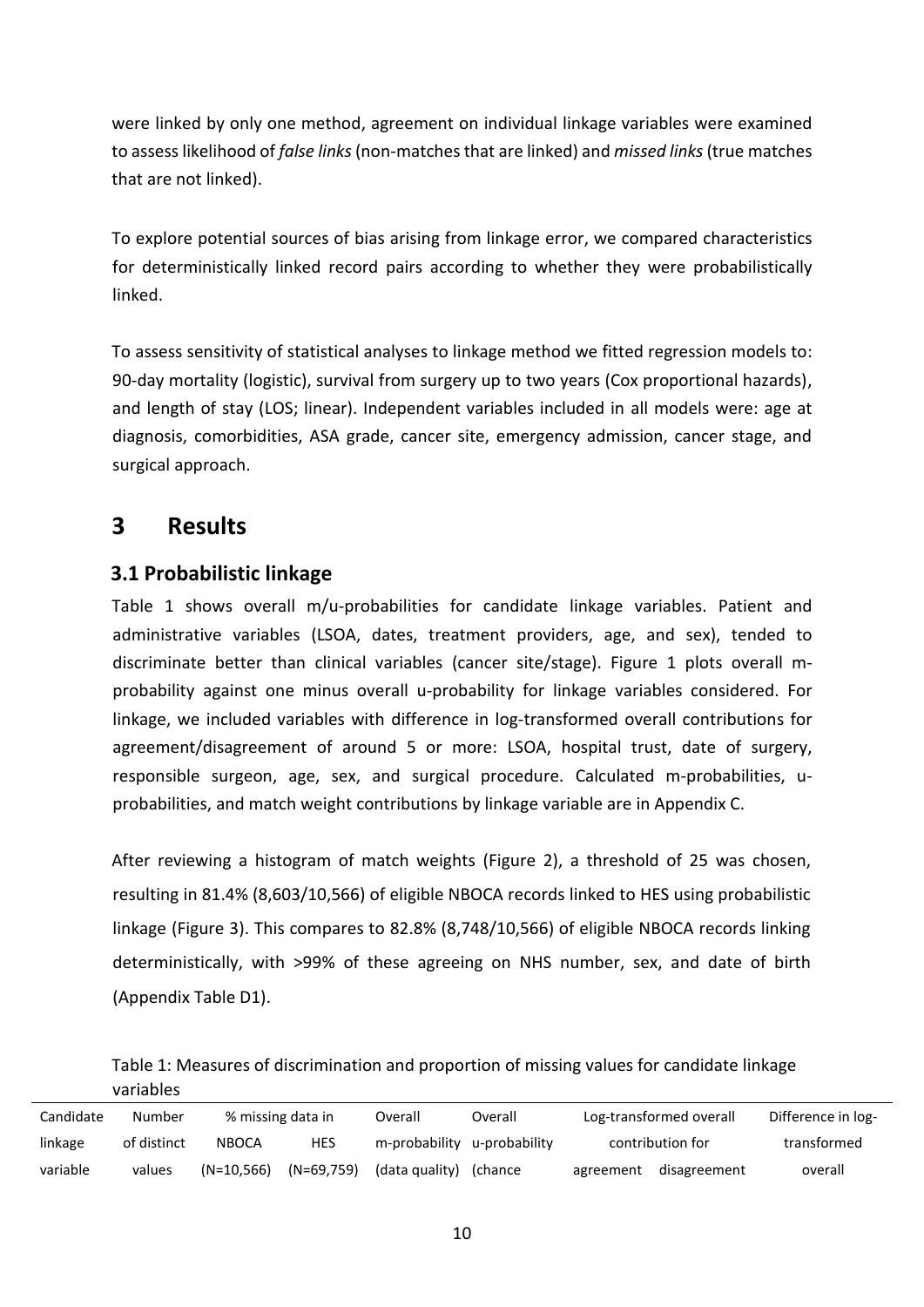|                                   |                |       |         | contributions |         |       |          |       |                       |
|-----------------------------------|----------------|-------|---------|---------------|---------|-------|----------|-------|-----------------------|
| <b>NHS</b><br>number <sup>1</sup> | $\overline{2}$ | N/A   | N/A     | 0.992         | < 0.001 | 15.91 | $-6.99$  | 22.90 | Higher discrimination |
| <b>LSOA</b>                       | 27,582         | 0.13% | 0.69%   | 0.953         | < 0.001 | 14.68 | $-4.40$  | 19.08 |                       |
| Hospital<br>trust                 | 145            | 0%    | 0%      | 0.999         | 0.007   | 7.18  | $-10.57$ | 17.75 |                       |
| Date of<br>surgery                | 1,503          | 0%    | 0%      | 0.858         | 0.001   | 10.33 | $-2.81$  | 13.14 |                       |
| Responsible<br>surgeon            | 3,149          | 0.38% | 0.32%   | 0.672         | < 0.001 | 11.05 | $-1.61$  | 12.65 |                       |
| Age                               | 88             | 0%    | 0.32%   | 0.973         | 0.011   | 6.42  | $-5.17$  | 11.59 |                       |
| Sex                               | $\overline{2}$ | 0.04% | < 0.01% | 0.997         | 0.502   | 0.99  | $-7.58$  | 8.57  |                       |
| Surgical<br>procedure             | 10             | 0%    | 0%      | 0.893         | 0.225   | 1.99  | $-2.86$  | 4.84  |                       |
| Cancer site                       | $\mathbf{3}$   | 0%    | 0%      | 0.939         | 0.607   | 0.63  | $-2.69$  | 3.32  |                       |
| Surgical<br>approach              | $\overline{2}$ | 1.28% | 0%      | 0.858         | 0.501   | 0.78  | $-1.82$  | 2.59  |                       |
| Emergency<br>admission            | $\overline{2}$ | 1.15% | 0.13%   | 0.741         | 0.491   | 0.59  | $-0.97$  | 1.56  | Lower discrimination  |
| Distant<br>metastases             | $\overline{2}$ | 25.3% | 0%      | 0.628         | 0.479   | 0.39  | $-0.48$  | 0.87  |                       |

**.** 

<sup>1</sup> Whether or not NHS number matched, according to the match rank variable supplied by NHS Digital in HES (NHS number did not match if match rank was 6, 7, or missing).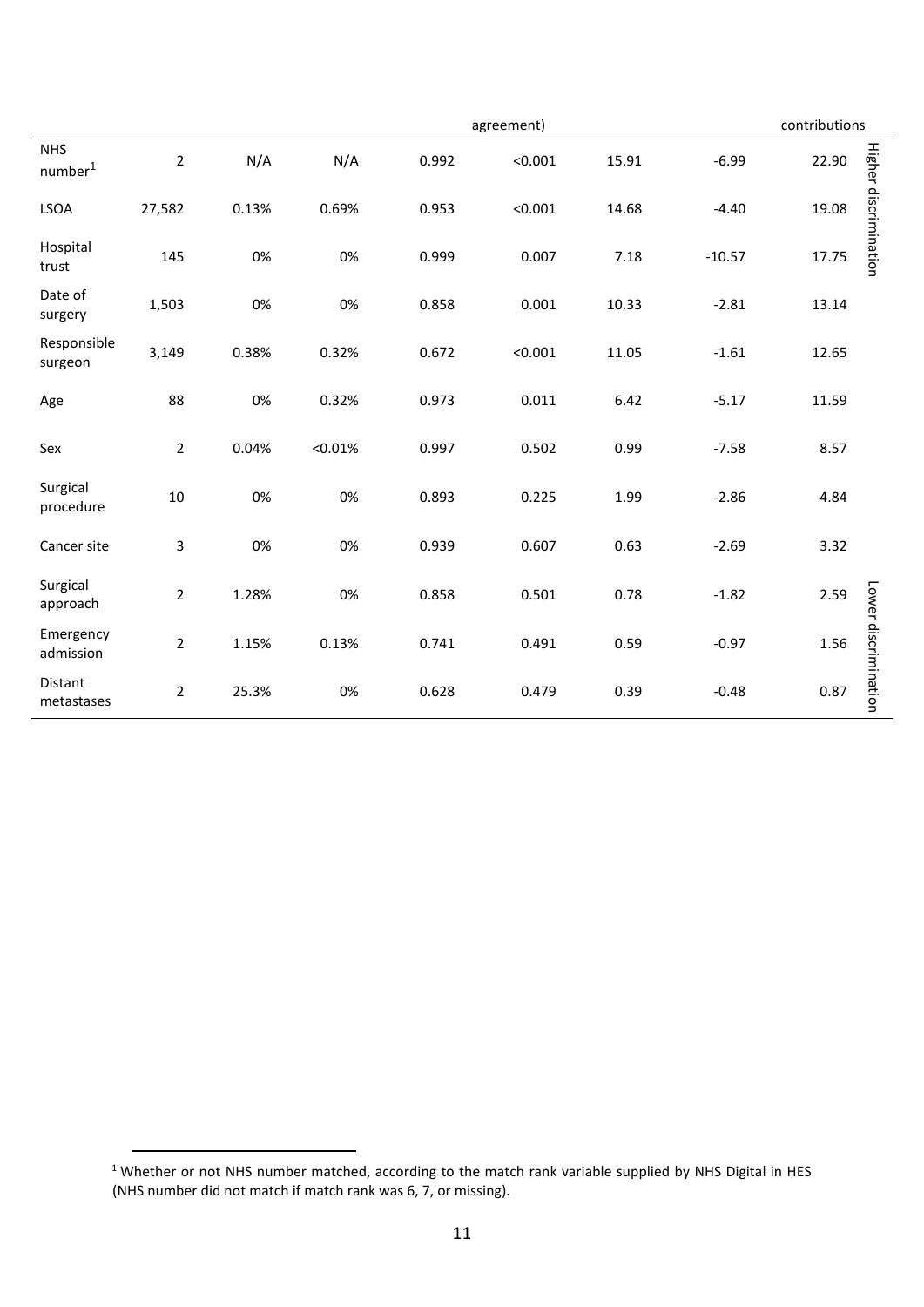Figure 1: Comparing data quality and chance agreement using overall m-probabilities and uprobabilities of candidate linkage variables

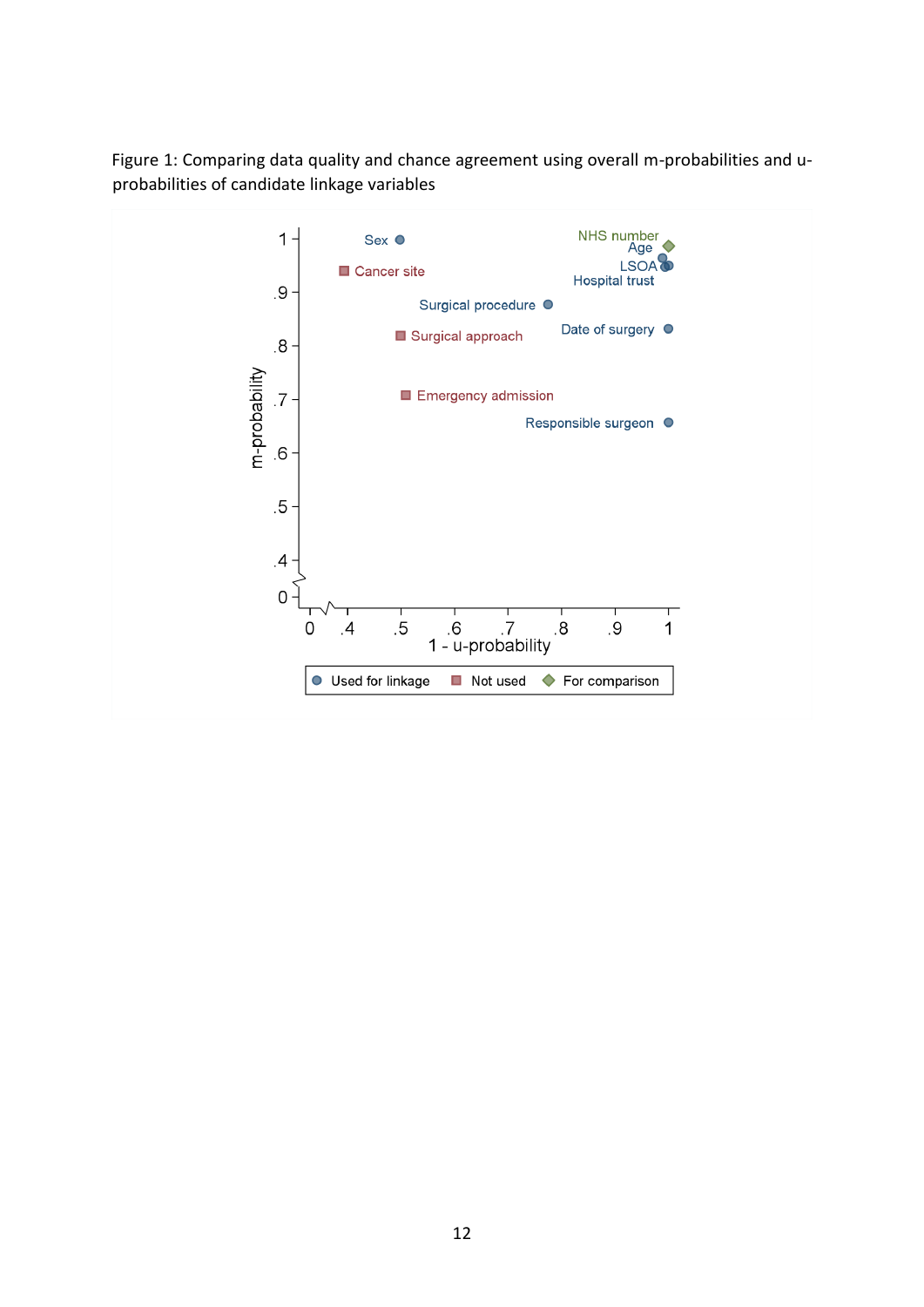Figure 2: Distribution of match weights computed in blocking step 1 after deterministically linking on Cancer Alliance (threshold for linkage, T, of 25 chosen at the point where two distributions intersect).

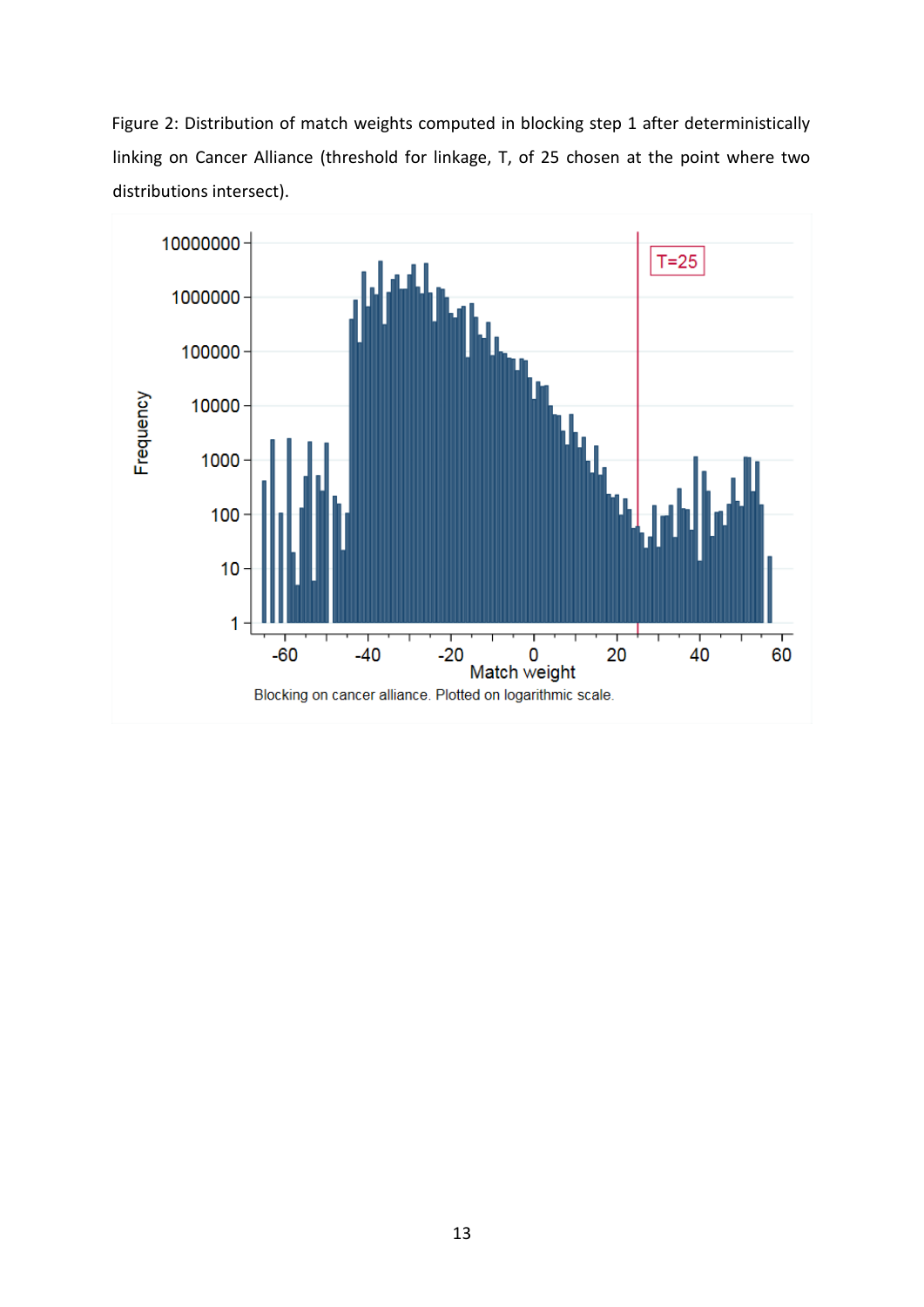Figure 3: Receiver Operating Characteristic curve evaluating the sensitivity and specificity of probabilistic linkage match weights compared to assumed gold-standard of deterministic linkage (with probabilistic linkage threshold T=25 marked).



# **3.2 Validation results**

### **3.2.1 Evaluating sensitivity and specificity of probabilistic linkage**

Most NBOCA records were linked to HES using both methods (8,427/10,566) (Figure 3). Sensitivity and specificity of probabilistic linkage, with deterministic linkage as gold-standard, were 96.3% (8427/8748) and 90.3% (1642/1818) respectively. Figure 3 shows that reducing the threshold would yield small gains in sensitivity for substantial reductions in specificity. Conversely, increasing the threshold would improve specificity but substantially reduce sensitivity.

Table 2 shows agreement patterns for 176 records that linked probabilistically but not deterministically. 143 (81%) agreed on LSOA and ≥4 other identifiers, suggesting most are true links and specificity of the probabilistic linkage is therefore likely underestimated (as these links were missed in deterministic linkage).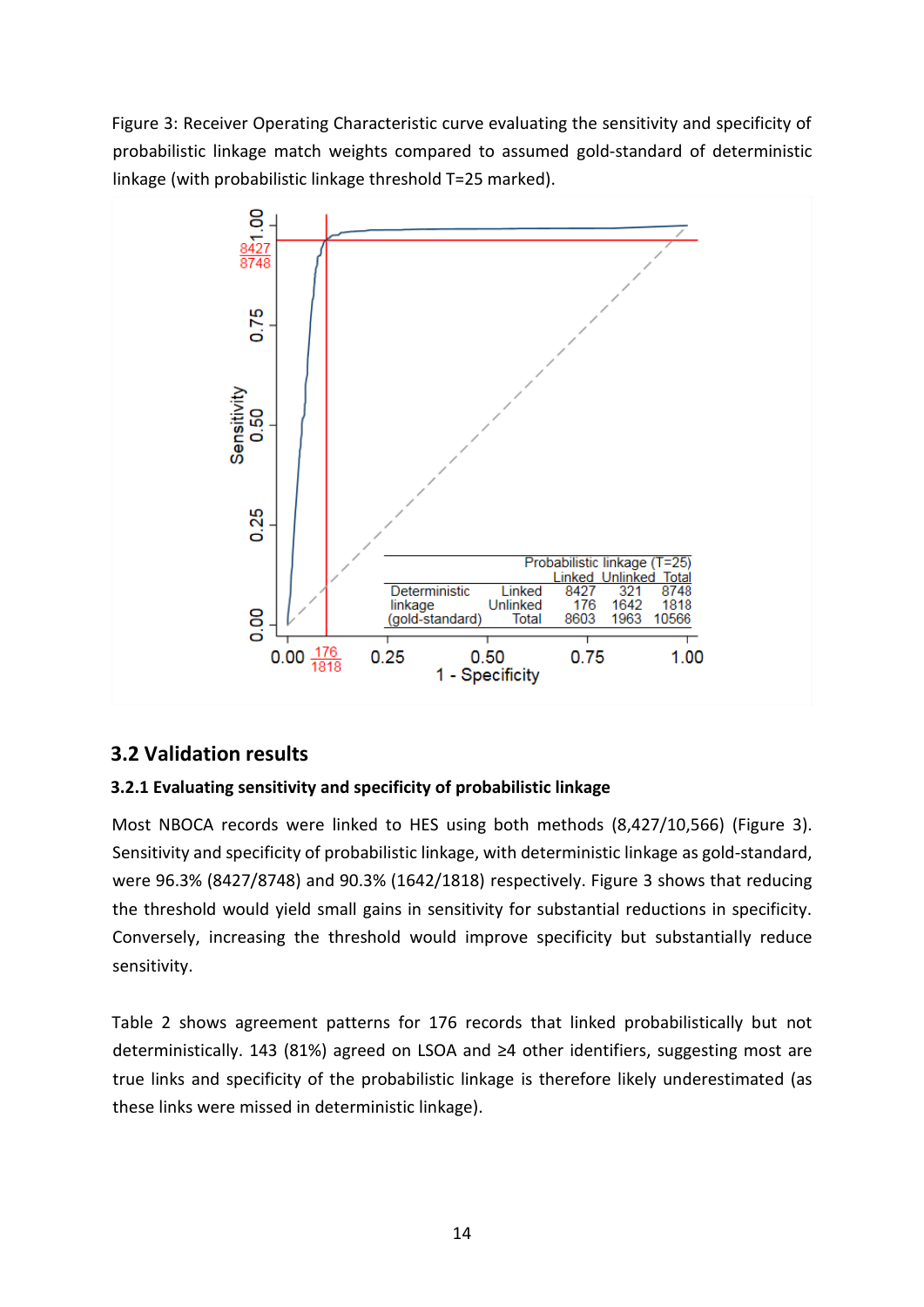| Agreement patterns |                    |                        |                   |     |     |                       |                |                |                     |                      |             |
|--------------------|--------------------|------------------------|-------------------|-----|-----|-----------------------|----------------|----------------|---------------------|----------------------|-------------|
| LSOA               | Date of<br>surgery | Responsible<br>surgeon | Hospital<br>trust | Age | Sex | procedure<br>Surgical | N.             |                | agree Frequency (%) | Match weight<br>Mean | Range       |
|                    |                    |                        |                   |     |     |                       | $\overline{7}$ | 56             | (31.82)             | 52.12                | 40.38-55.08 |
|                    |                    |                        |                   |     |     |                       | 6              | 36             | (20.45)             | 38.14                | 27.82-43.70 |
|                    |                    |                        |                   |     |     |                       | 6              | 13             | (7.39)              | 47.62                | 38.38-49.40 |
|                    |                    |                        |                   |     |     |                       | 6              | 12             | (6.82)              | 43.21                | 36.13-48.61 |
|                    |                    |                        |                   |     |     |                       | 6              | 8              | (4.55)              | 45.73                | 34.95-50.46 |
|                    |                    |                        |                   |     |     |                       | 5              | 5              | (2.84)              | 33.20                | 25.08-38.68 |
|                    |                    |                        |                   |     |     |                       | 5              | 5              | (2.84)              | 35.07                | 33.23-37.47 |
|                    |                    |                        |                   |     |     |                       | 5              | 3              | (1.70)              | 35.87                | 31.29-44.78 |
|                    |                    |                        |                   |     |     |                       | 5              | $\overline{2}$ | (1.14)              | 34.59                | 33.41-35.76 |
|                    |                    |                        |                   |     |     |                       | 5              | $\overline{1}$ | (0.57)              | 34.99                | 34.99-34.99 |
|                    |                    |                        |                   |     |     |                       | 5              | $\mathbf{1}$   | (0.57)              | 26.39                | 26.39-26.39 |
|                    |                    |                        |                   |     |     |                       | 5              | $\mathbf{1}$   | (0.57)              | 28.00                | 28.00-28.00 |
|                    |                    |                        |                   |     |     |                       | 4              | 3              | (1.70)              | 29.19                | 26.03-32.28 |
|                    |                    |                        |                   |     |     |                       | 4              | 3              | (1.70)              | 25.60                | 25.11-26.00 |
|                    |                    |                        | $\bullet$         |     |     | $\bullet$             | 6              | 4              | (2.27)              | 33.62                | 33.15-35.05 |
|                    |                    |                        |                   |     |     |                       | 5              | 11             | (6.25)              | 30.67                | 26.97-32.97 |
|                    |                    |                        |                   |     |     |                       | 5              | 4              | (2.27)              | 28.13                | 25.30-29.19 |
|                    |                    |                        |                   |     |     |                       | 5              | 3              | (1.70)              | 29.21                | 26.80-30.77 |
|                    |                    |                        |                   |     |     |                       | 5              | $\mathbf{1}$   | (0.57)              | 26.53                | 26.53-26.53 |
|                    |                    |                        |                   |     |     |                       | 4              | $\overline{2}$ | (1.14)              | 26.21                | 25.08-27.34 |
|                    |                    |                        |                   |     |     |                       | 4              | $\mathbf 1$    | (0.57)              | 26.15                | 26.15-26.15 |
|                    |                    |                        |                   |     |     |                       | 4              | $\mathbf 1$    | (0.57)              | 29.38                | 29.38-29.38 |
|                    |                    |                        |                   |     |     |                       |                |                |                     |                      |             |

Table 2: Agreement patterns for record pairs linked by probabilistic linkage but not deterministic linkage. • indicates exact agreement.

All 321 records that linked deterministically but not probabilistically matched on at least NHS number, date of birth, and sex (Appendix Table D1), suggesting they are also true links(missed links in the probabilistic linkage). 96% of these disagreed on at least one of LSOA, hospital trust, and date of surgery.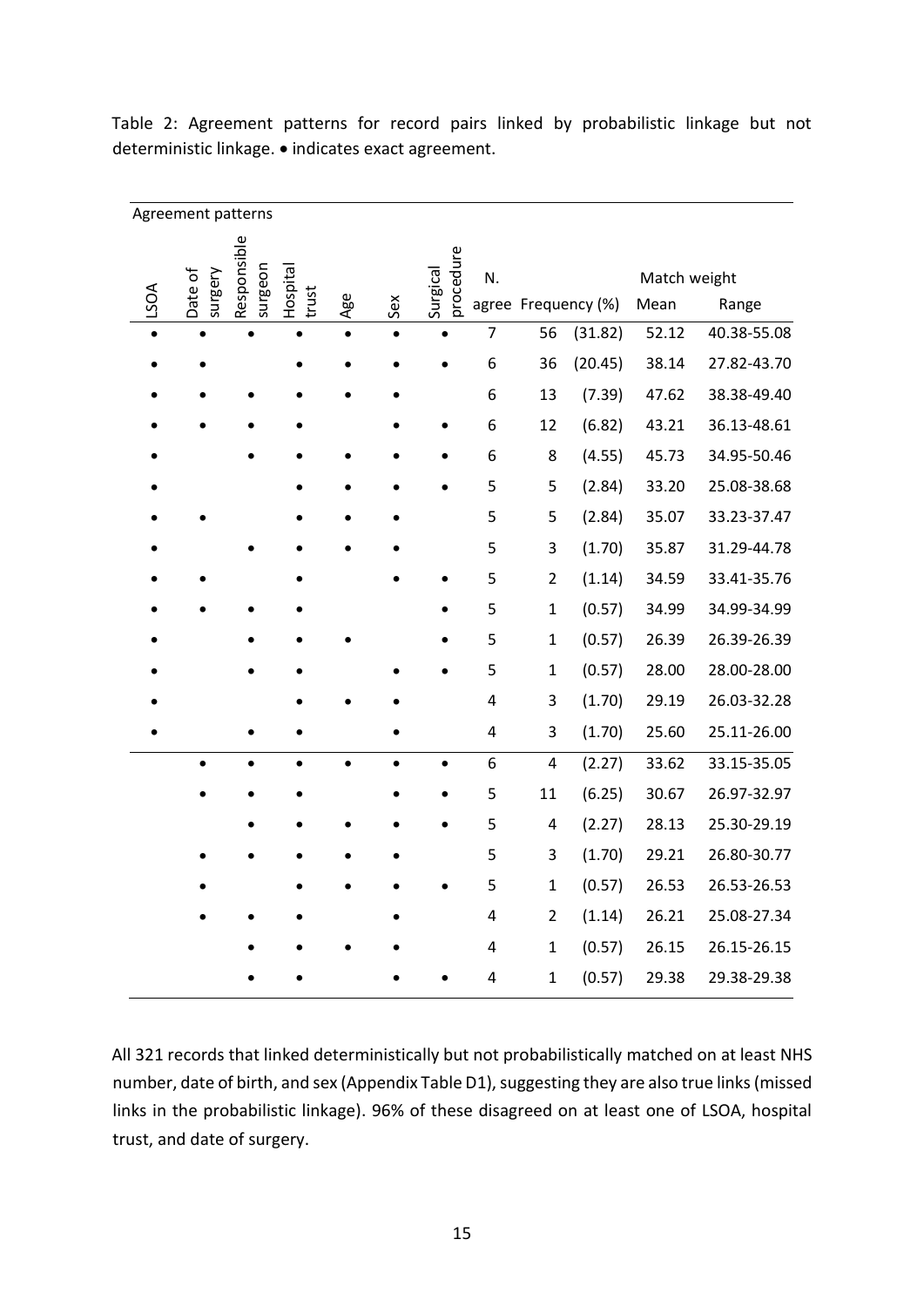### **3.2.2 Comparing characteristics of probabilistically and deterministically linked records**

Patients that linked deterministically, but not probabilistically, were younger and more likely to have emergency admission (Appendix Table D2). Otherwise, patients had similar characteristics.

### **3.2.3 Comparing regression coefficients from analyses using deterministically and probabilistically linked datasets**

Figure 4 summarises results of regression models for factors affecting 90-day mortality, survival up to two years and LOS for patients linked deterministically and probabilistically (Appendix Tables D3-D5). Overall, 90-day mortality was 12.41% (95% CI: 11.72-13.14) for probabilistically linked patients, compared to 12.36% (95% CI: 11.67-31.06) for deterministically linked patients. Two-year mortality was 39.57% (95% CI: 38.53-40.63) versus 39.55% (95% CI: 38.52-40.58) respectively, and mean LOS was 15.4 days (95% CI: 15.1-15.8) versus 15.5 days (95% CI: 15.2-15.9). There were no substantive differences in results between sets of models, with all variables having similar point estimates and overlapping confidence intervals. There were small differences in effects of age, ASA grade, and cancer stage on 90-day mortality but little impact for other outcomes.

Figure 4: Crude estimates and 95% confidence intervals (CI) for 90-day mortality odds ratios (OR), 2-year mortality hazard ratios (HR), and crude mean difference in length of stay (LOS) using patients linked deterministically or patients linked probabilistically. Mortality outcomes plotted using logarithmic scale.

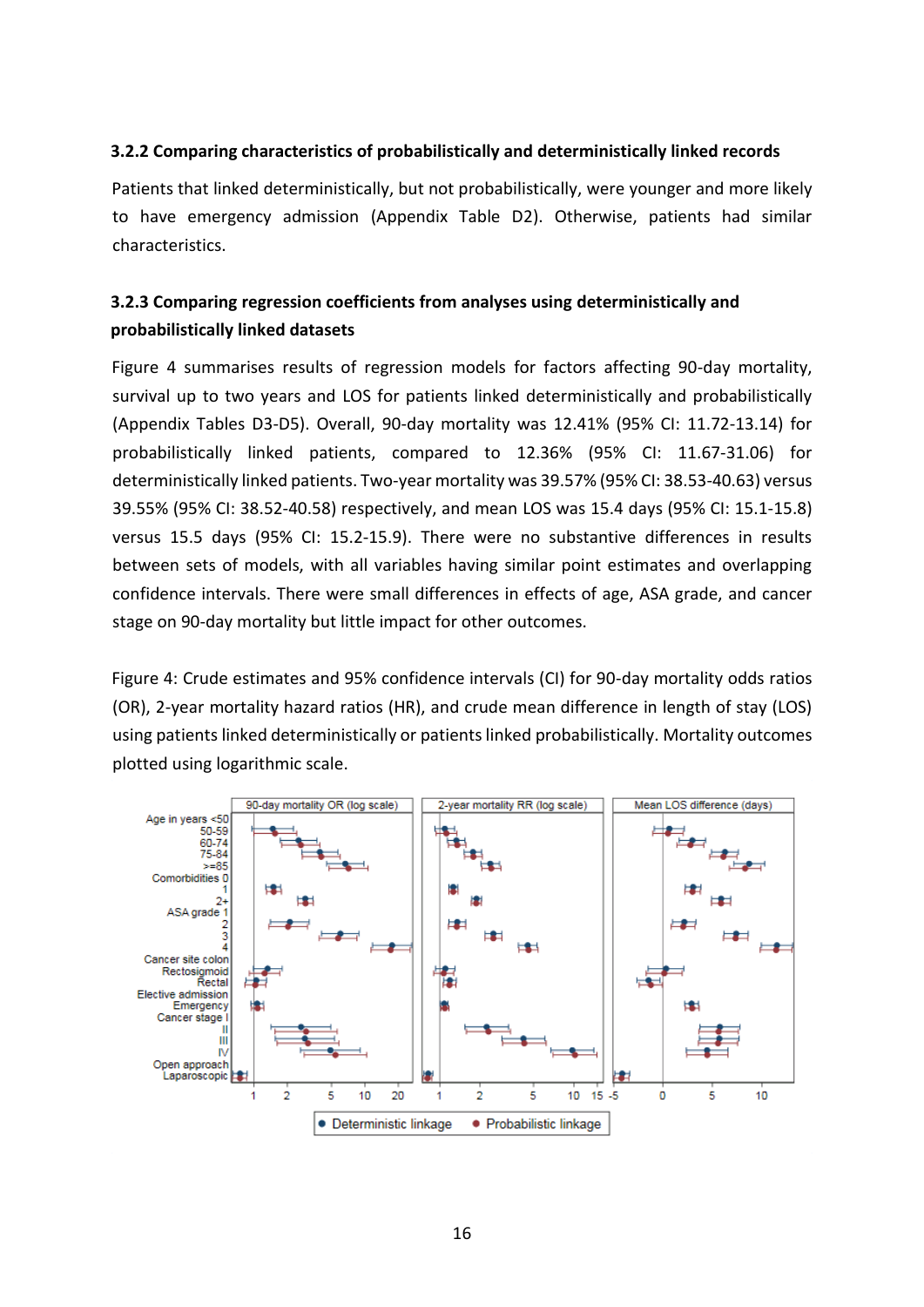# **Discussion**

# **4.1 Summary**

Illustrated using bowel cancer patients undergoing emergency major surgery, we provided a step-by-step process for linking clinical datasets without personal information, with guidance on selecting variables for linkage and calculating match weights. The approach had over 96% sensitivity and 90% specificity compared to deterministic linkage using patient identifiers. There were no systematic differences between linked and unlinked patients. Regression analyses for mortality and LOS were not sensitive to the linkage approach.

There is currently limited evaluation of linkage without patient identifiers, or guidance on implementation. Previous studies have linked data without a unique patient identification number, however many used other patient identifiers, such as patient name [7] and date of birth [9, 26]. Other studies have linked clinical and administrative datasets with only indirect identifiers but without a gold-standard for validation [4, 5].

### **4.2 Limitations**

Our example comprised patients undergoing major surgery in an acute setting with diagnosis and treatment in the same admission. Linkage variables were related to patient and procedure, rather than diagnosis and earlier investigations, and included a mixture of identifiers generalisable across all settings (e.g. geographical area, age, sex, date of event/ diagnosis/procedure) and application-specific identifiers (e.g. surgical procedure, responsible surgeon). Even for common events such as childbirth, there will rarely be more than one person in the same LSOA of the same age having an event/procedure on the same day (approximately 1750 births per day in England and Wales across 34,753 LSOAs)[4, 27]. When multiple people have the same combination of these generalisable identifiers, additional application-specific identifiers can be used to differentiate between likely and unlikely links. We therefore expect our approach to apply for all major events or treatments requiring admission to hospital. For elective procedures, healthcare may spread over multiple admissions and further work should explore generalisability to these scenarios.

Patient and administrative variables were used for probabilistic linkage rather than clinical variables, as they contributed more to linkage and were less subjective. Hence linkage without patient identifiers works better when more administrative information is available across both datasets.

If available, free-text information such as patient name, address, and clinician notes would allow a more accurate gold-standard to be generated through manual review. However,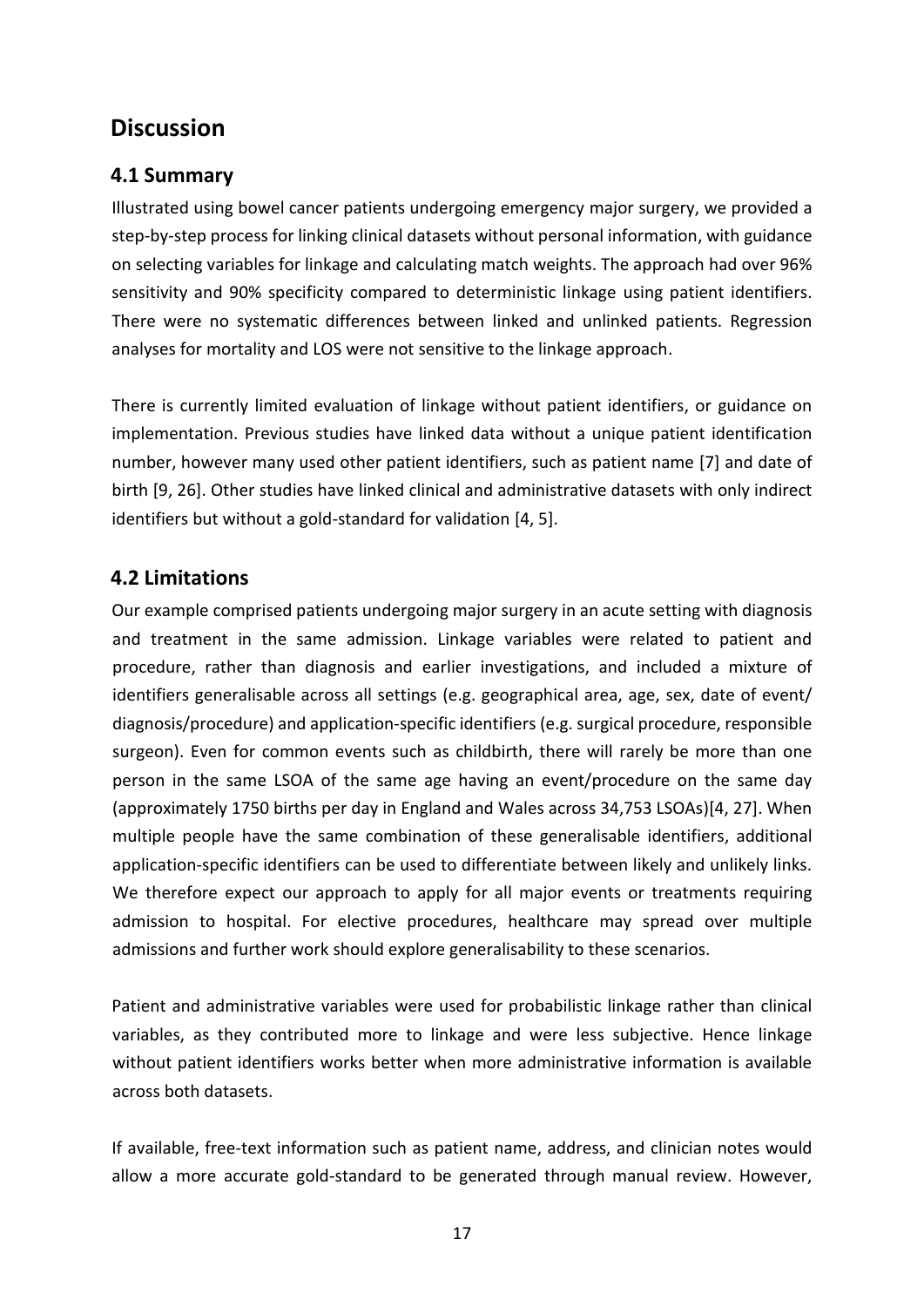deterministic linkage using NHS number and other patient identifiers was available and it is rare that different patients would have identical NHS numbers. Therefore, this approach likely to has 100% specificity, but less than 100% sensitivity. Our analysis suggested that both linkage methods missed some links and deterministic linkage was not 100% sensitive. Thus, the specificity of the probabilistic linkage will have been underestimated. Reducing the threshold reduces missed links from probabilistic linkage, but at the cost of reduced specificity.

The methods used to estimate match weights assumed conditional independence between linkage variables and correct specification of m/u-probabilities, although linkage results tend not to be sensitive to mis-specification [28]. However, if many linkage variables are used, issues with missing data, mismeasurement, or dependence may be amplified [29, 30]. We note that all our linkage variables had low frequencies of missing data.

For probabilistic linkage, we selected the record with the highest match weight. If patients in one dataset had multiple potential links to the other dataset, some information may have been discarded. Alternative approaches include prior-informed imputation, which may perform better in some cases [31, 32], and multiple imputation methods deal with uncertainty in linkage [33].

To reduce computational burden, we linked records using blocking, as previously recommended [3, 5]. This strategy has been criticised for increasing missed links [2], but sequential blocking steps should minimise this. Parallelisation is a potential alternative solution.

### **4.3 Implications**

With increasing availability of large clinical datasets, there is potential to build more complete pathways of patient care through data linkage. Our results demonstrate that probabilistic linkage of anonymised/pseudonymised datasets using indirect and proxy identifiers has the potential to increase capacity for data linkage and minimise costs and delays, while preserving data security and maintaining linkage quality.

Our findings also demonstrate that probabilistic linkage using indirect and proxy identifiers can recover links missed deterministically, due to missing or misclassified patient identifiers. This suggests probabilistic linkage using indirect and proxy identifiers can enhance deterministic linkage methods.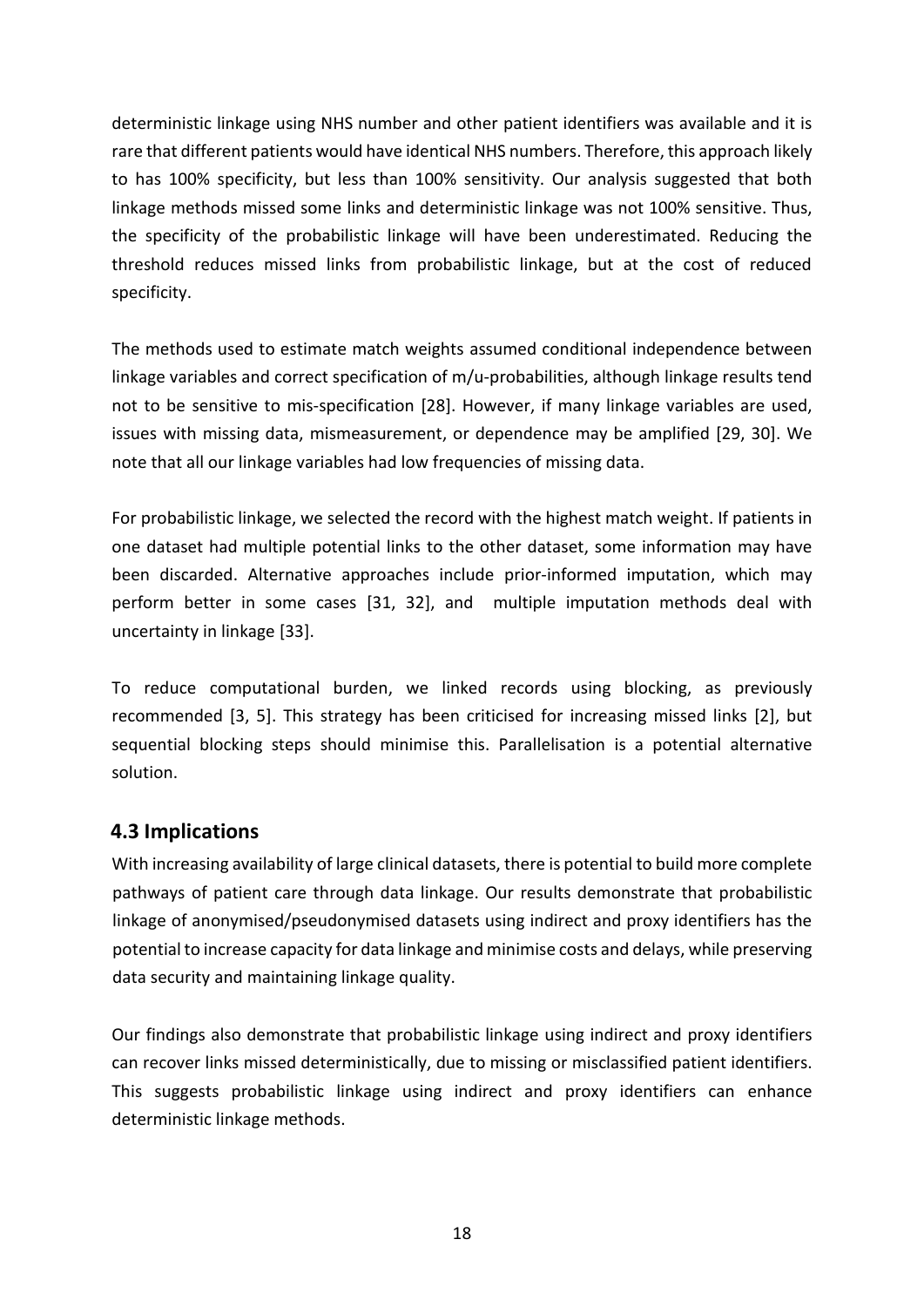Published guidance recommends providing transparency throughout linkage [2], as we have illustrated. For example, we demonstrated that the difference in the log-transformed overall agreement/disagreement contributions of each linkage variable can identify variables that would contribute the strongest to linkage. Furthermore, we followed recent guidance which proposes evaluating linkage quality by comparing the characteristics of individuals linked using different linkage approaches and assessing sensitivity of analyses to the linkage approach [34].

# **4.4 Conclusion**

Probabilistic linkage without patient identifiers was successful in linking national clinical datasets for patients undergoing a major surgical procedure. It has important implications as it allows analysts outside highly secure data environments to carry out linkage while protecting data security and maintaining – and potentially improving – linkage quality.

### **Acknowledgements**

This study/project is funded by the National Institute for Health Research (NIHR) HS&DR Project:17/05/45. The views expressed are those of the author(s) and not necessarily those of the NIHR or the Department of Health and Social Care.

The National Bowel Cancer Audit is commissioned by the Healthcare Quality Improvement Partnership (HQIP) as part of the National Clinical Audit and Patient Outcomes Programme, and funded by NHS England and the Welsh Government (www.hqip.org.uk/nationalprogrammes). Neither HQIP nor the funders had any involvement in the study design; in the collection, analysis, and interpretation of data; in the writing of the report; or in the decision to submit the article for publication.

KH is funded by the Wellcome Trust (Grant 212953/Z/18/Z). This research was supported in part by the NIHR Great Ormond Street Hospital Biomedical Research Centre and the Health Data Research UK (grant No. LOND1), which is funded by the UK Medical Research Council and eight other funders.

This work uses data provided by patients and collected by the NHS as part of their care and support.

As the National Bowel Cancer Audit involves analysis of data for service evaluation, it is exempt from UK National Research Ethics Committee approval. Section 251 approval was obtained from the Ethics and Confidentiality Committee for the collection of personal health data without the consent of patients. The study was performed in accordance with the Declaration of Helsinki.

### **Declarations of interest:**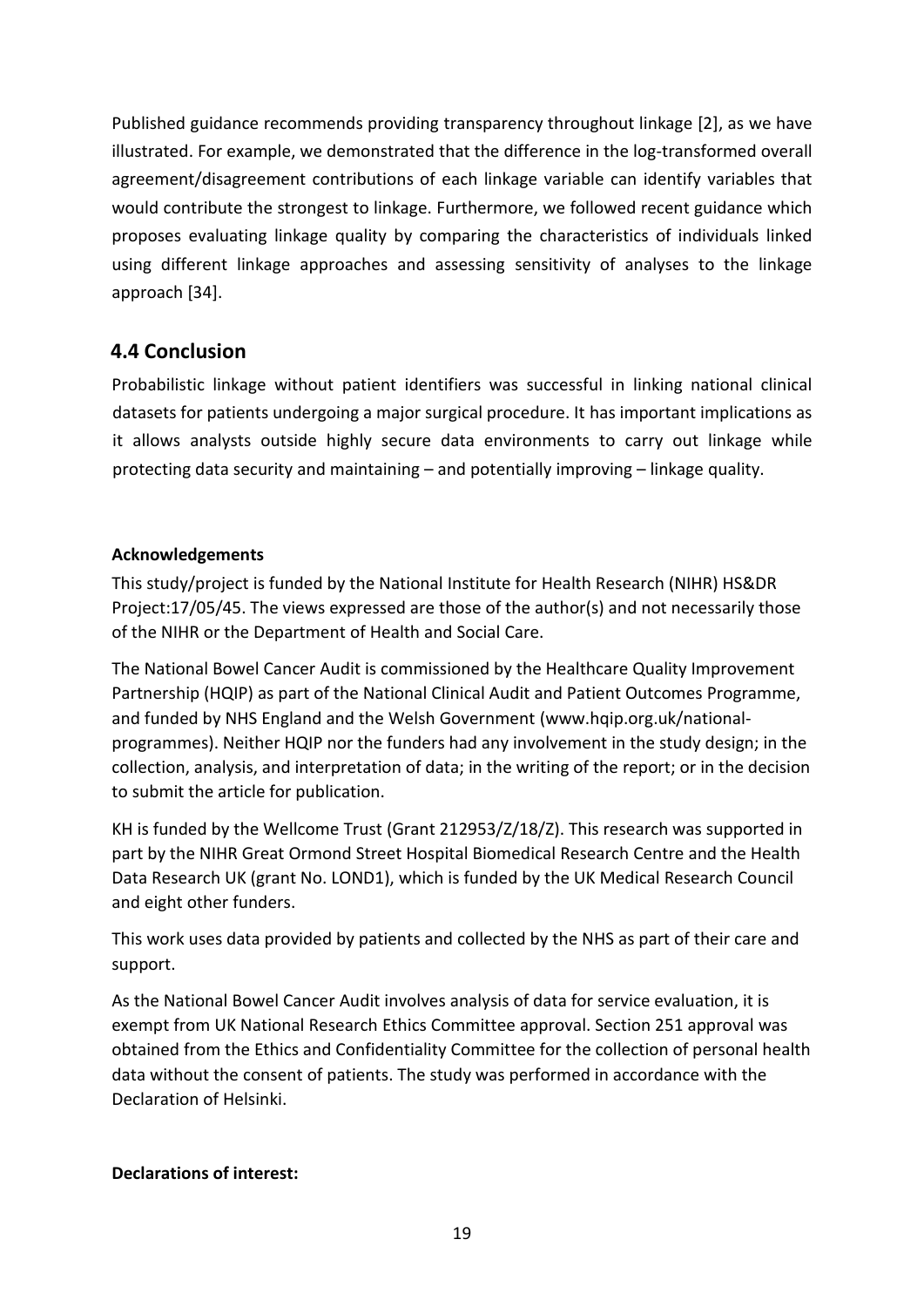None.

### **Author contributions:**

HAB: data curation, formal analysis, methodology, writing - original draft, review and editing

LS: funding acquisition, methodology, writing - original draft, review and editing

KH: funding acquisition, methodology, writing - original draft, review and editing

JvdM: conceptualisation, methodology, funding acquisition, writing - original draft, review and editing

KW: conceptualisation, methodology, funding acquisition, writing - original draft, review and editing

### **Availability of data statement:**

The data used in this study are available from NHS Digital and Public Health England's Office for Data Release but restrictions apply to the availability of these data, which were used under license for the current study, and so are not publicly available. We do not have permission to share the patient-level records used in our analysis.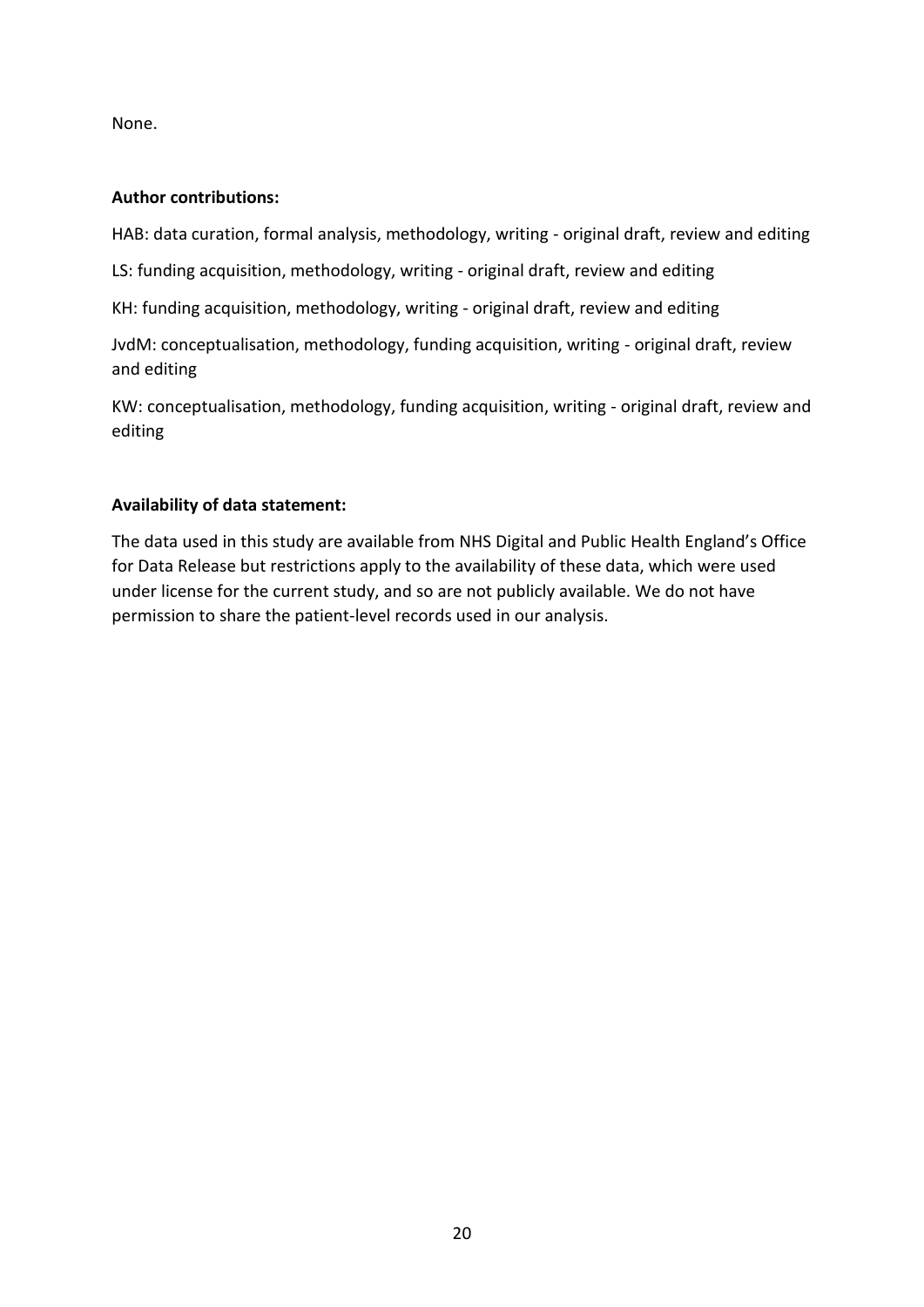# **References**

[1] M. A. Bohensky, D. Jolley, V. Sundararajan, S. Evans, D. V. Pilcher, I. Scott, and C. A. Brand, "Data linkage: A powerful research tool with potential problems," *BMC Health Services Research*, vol. 10, no. 1, p. 346, 2010.

[2] R. Gilbert, R. Lafferty, G. Hagger-Johnson, K. Harron, L.-C. Zhang, P. Smith, C. Dibben, and H. Goldstein, "GUILD: GUidance for Information about Linking Data sets," *Journal of Public Health*, vol. 40, pp. 191–198, 03 2017.

[3] K. Harron, C. Dibben, J. Boyd, A. Hjern, M. Azimaee, M. L. Barreto, and H. Goldstein, "Challenges in administrative data linkage for research," *Big data & society*, vol. 4, no. 2, p. 2053951717745678, 2017.

[4] K. Harron, R. Gilbert, D. Cromwell, and J. van der Meulen, "Linking data for mothers and babies in de-identified electronic health data," *PLOS ONE*, vol. 11, no. 10, p. e0164667, 2016.

[5] E. H. Lawson, C. Y. Ko, R. Louie, L. Han, M. Rapp, and D. S. Zingmond, "Linkage of a clinical surgical registry with Medicare inpatient claims data using indirect identifiers," *Surgery*, vol. 153, no. 3, pp. 423–430, 2013.

[6] K. Harron, E. Mackay, and M. Elliot, "An introduction to data linkage," 2016.

[7] E. S. Paixão, K. Harron, K. Andrade, M. G. Teixeira, R. L. Fiaccone, M. d. C. a. N. Costa, and L. C. Rodrigues, "Evaluation of record linkage of two large administrative databases in a middle income country: stillbirths and notifications of dengue during pregnancy in brazil," *BMC Medical Informatics and Decision Making*, vol. 17, no. 1, p. 108, 2017.

[8] Y. Zhu, Y. Matsuyama, Y. Ohashi, and S. Setoguchi, "When to conduct probabilistic linkage vs. deterministic linkage? a simulation study," *Journal of Biomedical Informatics*, vol. 56, pp. 80 – 86, 2015.

[9] N. Méray, J. B. Reitsma, A. C. J. Ravelli, and G. J. Bonsel, "Probabilistic record linkage is a valid and transparent tool to combine databases without a patient identification number," *Journal of Clinical Epidemiology*, vol. 60, no. 9, pp. 883–891, 2007.

[10] J. C. Doidge and K. Harron, "Demystifying probabilistic linkage: Common myths and misconceptions," *International journal of population data science*, vol. 3, no. 1, pp. 410–410, 2018. 30533534[pmid] PMC6281162[pmcid].

21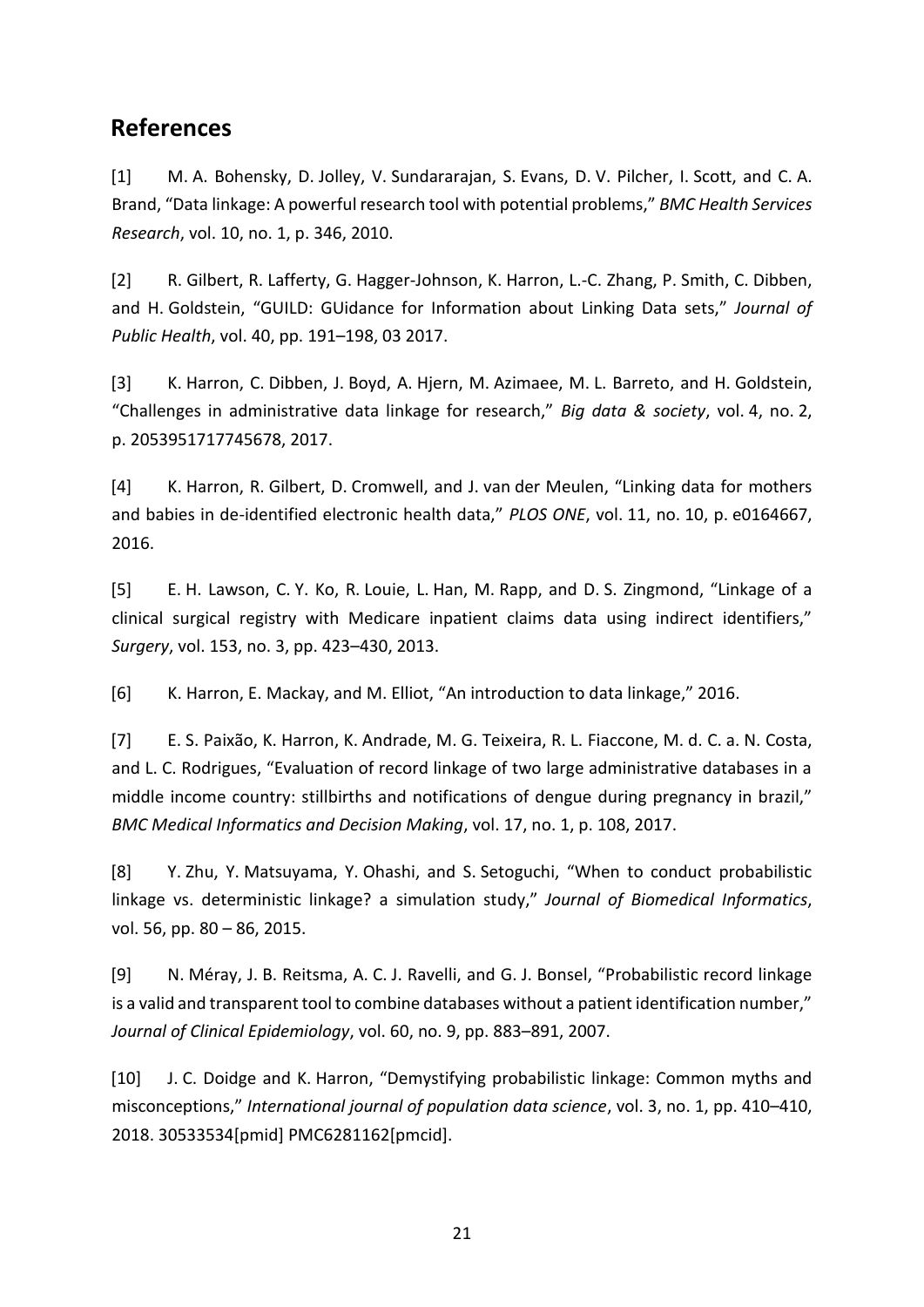[11] M. Tromp, A. C. Ravelli, G. J. Bonsel, A. Hasman, and J. B. Reitsma, "Results from simulated data sets: probabilistic record linkage outperforms deterministic record linkage," *Journal of Clinical Epidemiology*, vol. 64, no. 5, pp. 565–572, 2011.

[12] National Bowel Cancer Audit, "Annual Report 2019." Accessed 31st March 2020. Available from: www.nboca.org.uk/reports/annual-report-2019/.

[13] A. Herbert, L. Wijlaars, A. Zylbersztejn, D. Cromwell, and P. Hardelid, "Data Resource Profile: Hospital Episode Statistics Admitted Patient Care (HES APC)," *International Journal of Epidemiology*, vol. 46, no. 4, pp. 1093–1093i, 2017.

[14] NHS Digital, "Hospital Episode Statistics (HES)." Accessed 25th May 2020. Available from: https://digital.nhs.uk/data-and-information/data-tools-and-services/dataservices/hospital-episode-statistics.

[15] NHS Digital, "Linked HES-ONS mortality data." Accessed 1st December 2020. Available from: https://digital.nhs.uk/data-and-information/data-tools-and-services/dataservices/linked-hes-ons-mortality-data.

[16] Office for National Statistics, "2011 Census: Population and household estimates for small areas in England and Wales, March 2011." Accessed 31st March 2020. Available from: https://www.ons.gov.uk/peoplepopulationandcommunity/populationandmigration/ populationestimates/bulletins/2011censuspopulationandhouseholdestimatesforsmall areasinenglandandwales/2012-11-23#output-areas-super-output-areas-and-electoralwardsdivisions.

[17] NHS England, "Cancer Alliances - improving care locally." Accessed 7th May 2020. Available from: https://www.england.nhs.uk/cancer/cancer-alliances-improving-carelocally/.

[18] M. Daabiss, "American Society of Anaesthesiologists physical status classification," *Indian Journal of Anaesthesia*, vol. 55, no. 2, pp. 111–115, 2011.

[19] M. M. Oken, R. H. Creech, D. C. Tormey, J. Horton, T. E. Davis, E. T. McFadden, and P. P. Carbone, "Toxicity and response criteria of the eastern cooperative oncology group," *American journal of clinical oncology*, vol. 5, no. 6, pp. 649–656, 1982.

[20] NHS Digital, "International statistical classification of diseases and health related problems (ICD-10) 5th Edition." Accessed 24th September 2019. Available from: https://digital.nhs.uk/data-and-information/information-standards/information-standardsand-data-collections-including-extractions/publications-and-notifications/standards-and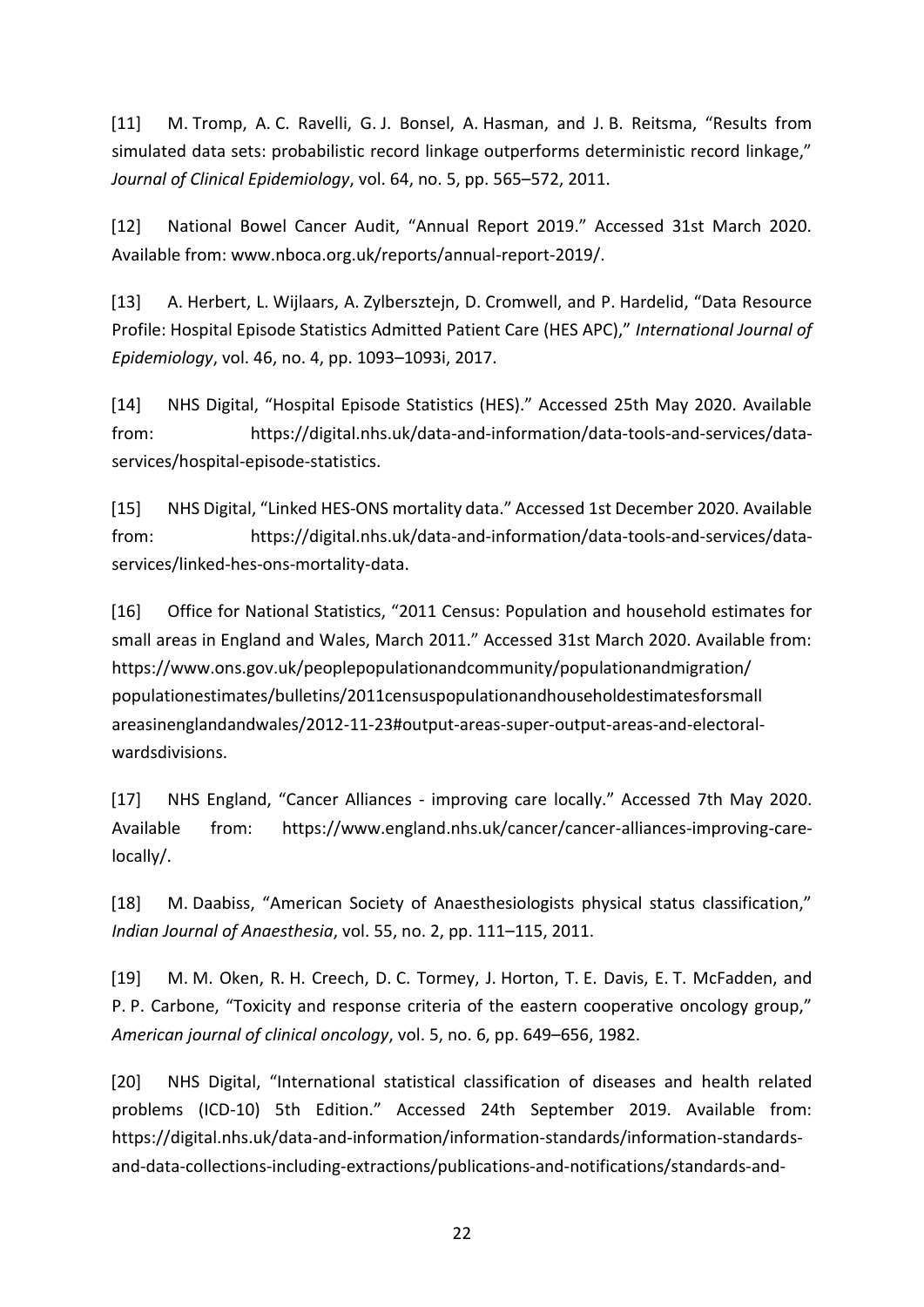collections/scci0021-international-statistical-classification-of-diseases-and-health-relatedproblems-icd-10-5th-edition.

[21] NHS Digital, "Hospital Episode Statistics (HES)." Accessed 24th September 2019. Available from: https://datadictionary.nhs.uk/supporting information/opcs classification of interventions and procedures.html.

[22] "Colorectal cancer staging," *CA: A Cancer Journal for Clinicians*, vol. 54, no. 6, pp. 362– 365, 2004.

[23] J. N. Armitage and J. H. van der Meulen, "Identifying co-morbidity in surgical patients using administrative data with the royal college of surgeons charlson score," *BJS*, vol. 97, no. 5, pp. 772–781, 2010.

[24] I. P. Fellegi and A. B. Sunter, "A theory for record linkage," *Journal of the American Statistical Association*, vol. 64, no. 328, pp. 1183–1210, 1969.

[25] A. Sayers, Y. Ben-Shlomo, A. W. Blom, and F. Steele, "Probabilistic record linkage," *International Journal of Epidemiology*, vol. 45, no. 3, pp. 954–964, 2015.

[26] B. G. Hammill, A. F. Hernandez, E. D. Peterson, G. C. Fonarow, K. A. Schulman, and L. H. Curtis, "Linking inpatient clinical registry data to medicare claims data using indirect identifiers," *American Heart Journal*, vol. 157, no. 6, pp. 995–1000, 2009.

[27] Office for National Statistics, "Births in England and Wales: 2019." Accessed 19th April 2021. Available from: https://www.ons.gov.uk/peoplepopulationandcommunity/ birthsdeathsandmarriages/livebirths/bulletins/birthsummarytablesenglandandwales/2019.

[28] H. Xu, X. Li, C. Shen, S. L. Hui, S. Grannis, *et al.*, "Incorporating conditional dependence in latent class models for probabilistic record linkage: Does it matter?," *The Annals of Applied Statistics*, vol. 13, no. 3, pp. 1753–1790, 2019.

[29] W. E. Winkler, "Overview of record linkage and current research directions," in *Bureau of the Census*, Citeseer.

[30] W. Sauerbrei, A. Buchholz, A.-L. Boulesteix, and H. Binder, "On stability issues in deriving multivariable regression models," *Biometrical Journal*, vol. 57, no. 4, pp. 531–555, 2015.

[31] K. Harron, H. Goldstein, A. Wade, B. Muller-Pebody, R. Parslow, and R. Gilbert, "Linkage, evaluation and analysis of national electronic healthcare data: Application to

23